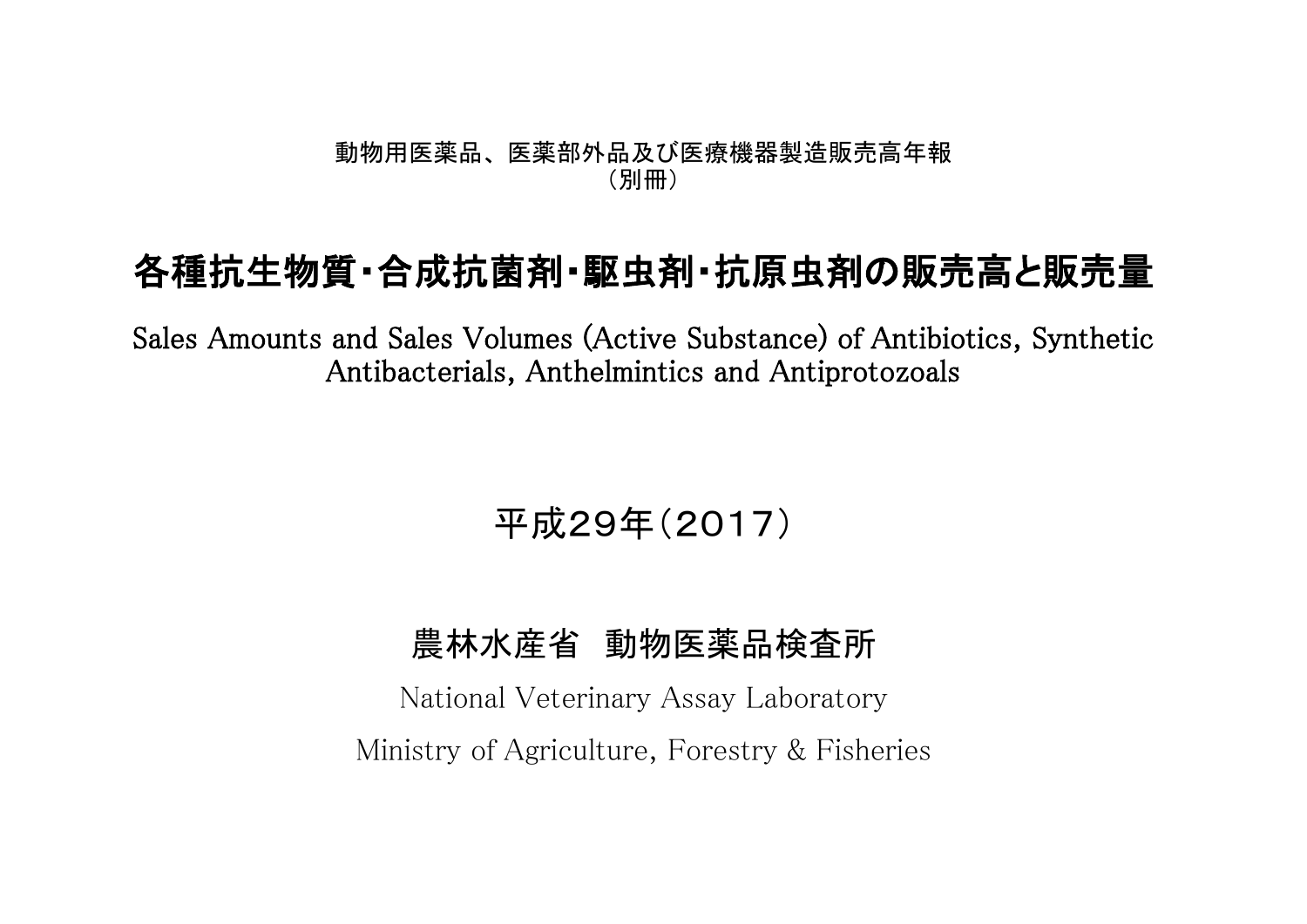#### 各種抗生物質・合成抗菌剤・駆虫剤・抗原虫剤の販売高と販売量

Sales Amounts and Sales Volumes (Active Substance) of Antibiotics, Synthetic Antibacterials, Anthelmintics and Antiprotozoals

| H <sub>29</sub>     |                                |                        |                                |                                 |                                  |                                                                                |                              |                     |       |          |                | 対象動物別推定割合<br>Estimated Percentages of Sales for Each Animals Species |                                    |                                    |                                   |                           |               |
|---------------------|--------------------------------|------------------------|--------------------------------|---------------------------------|----------------------------------|--------------------------------------------------------------------------------|------------------------------|---------------------|-------|----------|----------------|----------------------------------------------------------------------|------------------------------------|------------------------------------|-----------------------------------|---------------------------|---------------|
|                     | 系統名<br>Class                   | 区分<br>Active substance |                                | 投与経路<br>Route of administration | (千円)<br>Sales amount<br>(41,000) | 販売高金額  原末換算量 <br>(Kg)<br>Amount of pure<br>active substance<br>$(\mathsf{Kg})$ | 肉用牛<br><b>Beef</b><br>Cattle | 乳用牛<br>Dairy<br>Cow | Horse | 豚<br>Pig | 肉用鶏<br>Broiler | 採卵鶏<br>Layer                                                         | 犬・猫<br>$\mathsf{Dog}/\mathsf{Cat}$ | 水産用<br>(淡水)<br>Fish<br>(Freshwater | 水産用<br>(海水)<br>Fish<br>(Seawater) | 観賞魚<br>Ornamental<br>Fish | その他<br>Others |
| 抗生物質<br>Antibiotics | アミノグリコシド系                      | 麻酸アプラマイシン              | Apramycin sulfate              | 経口 Oral                         | 92,421                           | 2,242.4                                                                        | 0.0%                         | 0.0%                | 0.0%  | 100.0%   | 0.0%           | 0.0%                                                                 | 0.0%                               | 0.0%                               | 0.0%                              | 0.0%                      | 0.0%          |
|                     | Aminoglycosides                |                        |                                | 成分·計 Total                      | 92,421                           | 2,242.4                                                                        |                              |                     |       |          |                |                                                                      |                                    |                                    |                                   |                           |               |
|                     |                                | 硫酸カナマイシン               | Kanamycin sulfate              | 経口 Oral                         | 69,674                           | 4,598.4                                                                        | 0.0%                         | 0.0%                | 0.0%  | 50.0%    | 50.0%          | 0.0%                                                                 | 0.0%                               | 0.0%                               | 0.0%                              | 0.0%                      | 0.0%          |
|                     |                                |                        |                                | 注射 Injection                    | 245,142                          | 3,551.4                                                                        | 17.7%                        | 31.3%               | 0.0%  | 28.2%    | 19.4%          | 3.3%                                                                 | 0.0%                               | 0.0%                               | 0.0%                              | 0.0%                      | 0.0%          |
|                     |                                |                        |                                | 注入·挿入 Infusion                  | 40,220                           | 67.2                                                                           | 0.0%                         | 100.0%              | 0.0%  | 0.0%     | 0.0%           | 0.0%                                                                 | 0.0%                               | 0.0%                               | 0.0%                              | 0.0%                      | 0.0%          |
|                     |                                |                        |                                | その他 Others                      | 5,448                            | 45.4                                                                           | 0.0%                         | 0.0%                | 0.0%  | 100.0%   | 0.0%           | 0.0%                                                                 | 0.0%                               | 0.0%                               | 0.0%                              | 0.0%                      | 0.0%          |
|                     |                                |                        |                                | 成分·計 Total                      | 360,484                          | 8,262.4                                                                        |                              |                     |       |          |                |                                                                      |                                    |                                    |                                   |                           |               |
|                     |                                | 硫酸ゲンタマイシン              | Gentamicin sulfate             | 経口 Oral                         | 31,910                           | 11.8                                                                           | 50.0%                        | 50.0%               | 0.0%  | 0.0%     | 0.0%           | 0.0%                                                                 | 0.0%                               | 0.0%                               | 0.0%                              | 0.0%                      | 0.0%          |
|                     |                                |                        |                                | 注射 Injection                    | 11,181                           | 2.6                                                                            | 0.0%                         | 0.0%                | 0.0%  | 0.0%     | 0.0%           | 0.0%                                                                 | 100.0%                             | 0.0%                               | 0.0%                              | 0.0%                      | 0.0%          |
|                     |                                |                        |                                | 経皮 Cutaneous                    | $\mathbf 0$                      | 0.0                                                                            |                              |                     |       |          |                |                                                                      |                                    |                                    |                                   |                           |               |
|                     |                                |                        |                                | その他 Others                      | 245,962                          | 11.3                                                                           | 0.0%                         | 0.0%                | 0.0%  | 0.0%     | 0.0%           | 0.0%                                                                 | 100.0%                             | 0.0%                               | 0.0%                              | 0.0%                      | 0.0%          |
|                     |                                |                        |                                | 成分·計 Total                      | 289,053                          | 25.6                                                                           |                              |                     |       |          |                |                                                                      |                                    |                                    |                                   |                           |               |
|                     |                                | 硫酸ジヒドロストレプトマイシン        | Dihydrostreptomycin<br>sulfate | 注射 Injection                    | 98,409                           | 3,211.8                                                                        | 30.1%                        | 30.1%               | 8.7%  | 18.5%    | 1.3%           | 0.0%                                                                 | 11.4%                              | 0.0%                               | 0.0%                              | 0.0%                      | 0.0%          |
|                     |                                |                        |                                | 注入・挿入 Infusion                  | 111,447                          | 485.0                                                                          | 0.0%                         | 100.0%              | 0.0%  | 0.0%     | 0.0%           | 0.0%                                                                 | 0.0%                               | 0.0%                               | 0.0%                              | 0.0%                      | 0.0%          |
|                     |                                |                        |                                | 成分·計 Total                      | 209,856                          | 3,696.8                                                                        |                              |                     |       |          |                |                                                                      |                                    |                                    |                                   |                           |               |
|                     |                                | 硫酸ストレプトマイシン            | Streptomycin sulfate           | 経口 Oral                         | 238,927                          | 30,423.3                                                                       | 0.2%                         | 0.2%                | 0.0%  | 76.8%    | 22.8%          | 0.0%                                                                 | 0.0%                               | 0.0%                               | 0.0%                              | 0.0%                      | 0.0%          |
|                     |                                |                        |                                | 成分·計 Total                      | 238,927                          | 30,423.3                                                                       |                              |                     |       |          |                |                                                                      |                                    |                                    |                                   |                           |               |
|                     |                                | 硫酸フラジオマイシン             | Fradiomycin sulfate            | 経口 Oral                         | 10,100                           | 70.7                                                                           | 40.0%                        | 60.0%               | 0.0%  | 0.0%     | 0.0%           | 0.0%                                                                 | 0.0%                               | 0.0%                               | 0.0%                              | 0.0%                      | 0.0%          |
|                     |                                |                        |                                | 注入·挿入 Infusion                  | 8,834                            | 27.7                                                                           | 0.0%                         | 100.0%              | 0.0%  | 0.0%     | 0.0%           | 0.0%                                                                 | 0.0%                               | 0.0%                               | 0.0%                              | 0.0%                      | 0.0%          |
|                     |                                |                        |                                | 経皮 Cutaneous                    | 141,774                          | 11.9                                                                           | 0.0%                         | 0.0%                | 0.0%  | 0.0%     | 0.0%           | 0.0%                                                                 | 100.0%                             | 0.0%                               | 0.0%                              | 0.0%                      | 0.0%          |
|                     |                                |                        |                                | 成分·計 Total                      | 160,708                          | 110.3                                                                          |                              |                     |       |          |                |                                                                      |                                    |                                    |                                   |                           |               |
|                     |                                |                        | 系統名·計 Class Total              |                                 | 1,351,449                        | 44,761                                                                         |                              |                     |       |          |                |                                                                      |                                    |                                    |                                   |                           |               |
|                     | セフェム系<br><b>Cephalosporins</b> | セファゾリン                 | Cefazolin                      | 注入・挿入 Infusion                  | 588,789                          | 759.0                                                                          | 0.0%                         | 100.0%              | 0.0%  | 0.0%     | 0.0%           | 0.0%                                                                 | 0.0%                               | 0.0%                               | 0.0%                              | 0.0%                      | 0.0%          |
|                     |                                |                        |                                | 成分·計 Total                      | 588,789                          | 759.0                                                                          |                              |                     |       |          |                |                                                                      |                                    |                                    |                                   |                           |               |
|                     |                                | セファゾリンナトリウム            | Cefazolin sodium               | 注射 Injection                    | 251,215                          | 1,507.1                                                                        | 18.2%                        | 81.8%               | 0.0%  | 0.0%     | 0.0%           | 0.0%                                                                 | 0.0%                               | 0.0%                               | 0.0%                              | 0.0%                      | 0.0%          |
|                     |                                |                        |                                | 成分·計 Total                      | 251,215                          | 1,507.1                                                                        |                              |                     |       |          |                |                                                                      |                                    |                                    |                                   |                           |               |
|                     |                                | セファピリンナトリウム            | Cefapirin sodium               | 注入・挿入 Infusion                  | 21,049                           | 22.3                                                                           | 0.0%                         | 100.0%              | 0.0%  | 0.0%     | 0.0%           | 0.0%                                                                 | 0.0%                               | $0.0\%$                            | $0.0\%$                           | 0.0%                      | 0.0%          |
|                     |                                |                        |                                | 成分·計 Total                      | 21,049                           | 22.3                                                                           |                              |                     |       |          |                |                                                                      |                                    |                                    |                                   |                           |               |
|                     |                                | セファレキシン                | Cefalexin                      | 経口 Oral                         | 387,906                          | 2,991.6                                                                        | 0.0%                         | 0.0%                | 0.0%  | 0.0%     | 0.0%           | 0.0%                                                                 | 100.0%                             | 0.0%                               | 0.0%                              | 0.0%                      | 0.0%          |
|                     |                                |                        |                                | 成分·計 Total                      | 387,906                          | 2,991.6                                                                        |                              |                     |       |          |                |                                                                      |                                    |                                    |                                   |                           |               |
|                     |                                | セファロニウム                | Cefalonium                     | 注入·挿入 Infusion                  | 160,599                          | 223.1                                                                          | 0.0%                         | 100.0%              | 0.0%  | 0.0%     | 0.0%           | 0.0%                                                                 | 0.0%                               | 0.0%                               | 0.0%                              | 0.0%                      | 0.0%          |
|                     |                                |                        |                                | 成分·計 Total                      | 160,599                          | 223.1                                                                          |                              |                     |       |          |                |                                                                      |                                    |                                    |                                   |                           |               |
|                     |                                | セフォベシンナトリウム            | Cefovecin sodium               | 注射 Injection                    | 1,752,355                        | 66.2                                                                           | 0.0%                         | 0.0%                | 0.0%  | 0.0%     | 0.0%           | 0.0%                                                                 | 100.0%                             | 0.0%                               | 0.0%                              | 0.0%                      | 0.0%          |
|                     |                                |                        |                                | 成分·計 Total                      | 1,752,355                        | 66.2                                                                           |                              |                     |       |          |                |                                                                      |                                    |                                    |                                   |                           |               |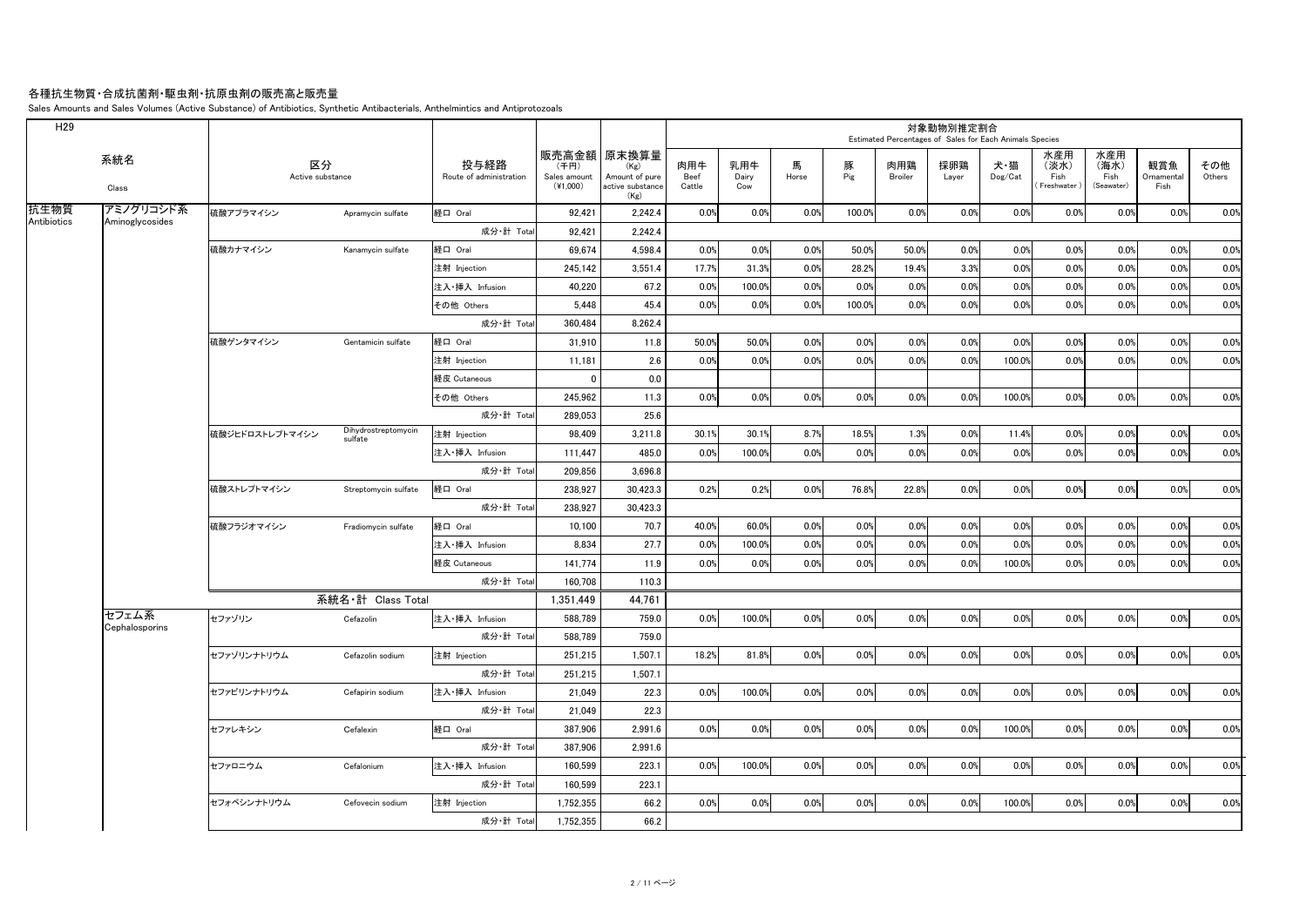| H <sub>29</sub>            |                                                      |                       |                                 |                                    |                                                                   |                              |                     |            |          |                       | 対象動物別推定割合<br>Estimated Percentages of Sales for Each Animals Species |                                    |                                      |                                   |                           |               |
|----------------------------|------------------------------------------------------|-----------------------|---------------------------------|------------------------------------|-------------------------------------------------------------------|------------------------------|---------------------|------------|----------|-----------------------|----------------------------------------------------------------------|------------------------------------|--------------------------------------|-----------------------------------|---------------------------|---------------|
| 系統名<br>Class               | 区分<br>Active substance                               |                       | 投与経路<br>Route of administration | (千円)<br>Sales amount<br>$(*1,000)$ | 販売高金額 原末換算量<br>(Kg)<br>Amount of pure<br>active substance<br>(Kg) | 肉用牛<br><b>Beef</b><br>Cattle | 乳用牛<br>Dairy<br>Cow | 馬<br>Horse | 豚<br>Pig | 肉用鶏<br><b>Broiler</b> | 採卵鶏<br>Layer                                                         | 犬·猫<br>$\mathsf{Dog}/\mathsf{Cat}$ | 水産用<br>(淡水)<br>Fish<br>(Freshwater ) | 水産用<br>(海水)<br>Fish<br>(Seawater) | 観賞魚<br>Ornamental<br>Fish | その他<br>Others |
|                            | セフチオフル塩酸塩                                            | Ceftiofur HCI         | 注射 Injection                    | $\Omega$                           | 0.0                                                               |                              |                     |            |          |                       |                                                                      |                                    |                                      |                                   |                           |               |
|                            |                                                      |                       | 成分·計 Total                      | $\Omega$                           | 0.0                                                               |                              |                     |            |          |                       |                                                                      |                                    |                                      |                                   |                           |               |
|                            | セフチオフル                                               | Ceftiofur             | 注射 Injection                    | 79,400                             | 39.7                                                              | 7.5%                         | 11.3%               | 0.0%       | 81.2%    | 0.0%                  | 0.0%                                                                 | 0.0%                               | 0.0%                                 | 0.0%                              | 0.0%                      | 0.0%          |
|                            |                                                      |                       | 成分·計 Total                      | 79,400                             | 39.7                                                              |                              |                     |            |          |                       |                                                                      |                                    |                                      |                                   |                           |               |
|                            | セフチオフルナトリウム                                          | Ceftiofur sodium      | 注射 Injection                    | 869,678                            | 650.3                                                             | 10.0%                        | 20.0%               | 0.0%       | 70.0%    | 0.0%                  | 0.0%                                                                 | 0.0%                               | 0.0%                                 | 0.0%                              | 0.0%                      | 0.0%          |
|                            |                                                      |                       | 成分·計 Total                      | 869,678                            | 650.3                                                             |                              |                     |            |          |                       |                                                                      |                                    |                                      |                                   |                           |               |
|                            | セフロキシムナトリウム                                          | Cefuroxime sodium     | 注入·挿入 Infusion                  | 110,513                            | 182.3                                                             | 0.0%                         | 100.0%              | 0.0%       | 0.0%     | 0.0%                  | 0.0%                                                                 | 0.0%                               | 0.0%                                 | 0.0%                              | 0.0%                      | 0.0%          |
|                            |                                                      |                       | 成分·計 Total                      | 110,513                            | 182.3                                                             |                              |                     |            |          |                       |                                                                      |                                    |                                      |                                   |                           |               |
|                            | 硫酸セフキノム                                              | Cefquinome sulfate    | 注射 Injection                    | 88,597                             | 52.5                                                              | 42.8%                        | 57.2%               | 0.0%       | 0.0%     | 0.0%                  | 0.0%                                                                 | 0.0%                               | 0.0%                                 | 0.0%                              | 0.0%                      | 0.0%          |
|                            |                                                      |                       | 成分·計 Total                      | 88,597                             | 52.5                                                              |                              |                     |            |          |                       |                                                                      |                                    |                                      |                                   |                           |               |
|                            | セフポドキシムプロキセチル                                        | Cefpodoxime proxetil  | 経口 Oral                         | 119,913                            | 153.0                                                             | 0.0%                         | 0.0%                | 0.0%       | 0.0%     | 0.0%                  | 0.0%                                                                 | 100.0%                             | 0.0%                                 | 0.0%                              | 0.0%                      | 0.0%          |
|                            |                                                      |                       | 成分·計 Total                      | 119,913                            | 153.0                                                             |                              |                     |            |          |                       |                                                                      |                                    |                                      |                                   |                           |               |
|                            |                                                      | 系統名·計 Class Total     |                                 | 4,430,014                          | 6,647                                                             |                              |                     |            |          |                       |                                                                      |                                    |                                      |                                   |                           |               |
| テトラサイクリン系<br>Tetracyclines | アルキルトリメチルアンモニウムカル Oxytetracycline<br> シウムオキシテトラサイクリン | quaternary salts      | 経口 Oral                         | 61,063                             | 7,036.0                                                           | 0.0%                         | 0.0%                | 0.0%       | 0.0%     | $0.0^\circ$           | 0.0%                                                                 | 0.0%                               | 0.0%                                 | 100.0%                            | 0.0%                      | 0.0%          |
|                            |                                                      |                       | 成分·計 Total                      | 61,063                             | 7,036.0                                                           |                              |                     |            |          |                       |                                                                      |                                    |                                      |                                   |                           |               |
|                            | オキシテトラサイクリン                                          | Oxytetracycline       | 経口 Oral                         | 229,485                            | 116,082.0                                                         | 1.9%                         | 3.8%                | 0.0%       | 89.2%    | 5.1%                  | 0.0%                                                                 | 0.0%                               | 0.0%                                 | 0.0%                              | 0.0%                      | 0.0%          |
|                            |                                                      |                       | 注射 Injection                    | 48,119                             | 241.2                                                             | 50.0%                        | 30.0%               | 0.0%       | 20.0%    | 0.0%                  | 0.0%                                                                 | 0.0%                               | 0.0%                                 | 0.0%                              | 0.0%                      | 0.0%          |
|                            |                                                      |                       | 成分·計 Total                      | 277,604                            | 116,323.2                                                         |                              |                     |            |          |                       |                                                                      |                                    |                                      |                                   |                           |               |
|                            | 塩酸オキシテトラサイクリン                                        | Oxytetracycline HCI   | 経口 Oral                         | 263,264                            | 54,868.5                                                          | 0.3%                         | 0.3%                | 0.0%       | 0.1%     | 0.6%                  | 0.3%                                                                 | 0.0%                               | 0.0%                                 | 98.4%                             | 0.0%                      | 0.0%          |
|                            |                                                      |                       | 注射 Injection                    | 128,298                            | 1,164.0                                                           | 18.5%                        | 27.6%               | 0.0%       | 36.4%    | 16.0%                 | 1.5%                                                                 | 0.0%                               | 0.0%                                 | 0.0%                              | 0.0%                      | 0.0%          |
|                            |                                                      |                       | 注入·挿入 Infusion                  | 2,408                              | 108.5                                                             | 0.0%                         | 100.0%              | 0.0%       | 0.0%     | 0.0%                  | 0.0%                                                                 | 0.0%                               | 0.0%                                 | 0.0%                              | 0.0%                      | 0.0%          |
|                            |                                                      |                       | 成分·計 Total                      | 393,970                            | 56,141.0                                                          |                              |                     |            |          |                       |                                                                      |                                    |                                      |                                   |                           |               |
|                            | 塩酸クロルテトラサイクリン                                        | Chlortetracycline HCl | 経口 Oral                         | 304,498                            | 73,447.4                                                          | 5.5%                         | 10.1%               | 0.0%       | 73.8%    | 5.9%                  | 4.7%                                                                 | 0.0%                               | 0.0%                                 | 0.0%                              | 0.0%                      | 0.0%          |
|                            |                                                      |                       | 成分·計 Total                      | 304,498                            | 73,447.4                                                          |                              |                     |            |          |                       |                                                                      |                                    |                                      |                                   |                           |               |
|                            | 塩酸ドキシサイクリン                                           | Doxycycline HCI       | 経口 Oral                         | 946,182                            | 94,107.4                                                          | 0.0%                         | 0.0%                | 0.0%       | 91.5%    | 8.5%                  | 0.0%                                                                 | 0.0%                               | 0.0%                                 | 0.0%                              | 0.0%                      | 0.0%          |
|                            |                                                      |                       | 成分·計 Total                      | 946,182                            | 94,107.4                                                          |                              |                     |            |          |                       |                                                                      |                                    |                                      |                                   |                           |               |
|                            |                                                      | 系統名·計 Class Total     |                                 | 1,983,317                          | 347,055                                                           |                              |                     |            |          |                       |                                                                      |                                    |                                      |                                   |                           |               |
| ペニシリン系                     | アモキシシリン                                              | Amoxicillin           | 経口 Oral                         | 634,517                            | 33,848.2                                                          | 9.1%                         | 8.8%                | 0.0%       | 44.1%    | 25.1%                 | 9.1%                                                                 | 3.7%                               | 0.0%                                 | 0.0%                              | 0.0%                      | 0.0%          |
| <b>Penicillins</b>         |                                                      |                       | 注射 Injection                    | 115,082                            | 871.8                                                             | 25.0%                        | 0.0%                | 0.0%       | 75.0%    | 0.0%                  | 0.0%                                                                 | 0.0%                               | 0.0%                                 | 0.0%                              | 0.0%                      | 0.0%          |
|                            |                                                      |                       | 成分·計 Total                      | 749,599                            | 34,719.9                                                          |                              |                     |            |          |                       |                                                                      |                                    |                                      |                                   |                           |               |
|                            | アンピシリン                                               | Ampicillin            | 経口 Oral                         | 362,316                            | 37,704.1                                                          | 1.3%                         | 1.3%                | 0.0%       | 36.3%    | 9.8%                  | 12.5%                                                                | 0.0%                               | 1.3%                                 | 37.6%                             | 0.0%                      | 0.0%          |
|                            |                                                      |                       | 注射 Injection                    | 476,816                            | 8,726.4                                                           | 9.0%                         | 16.8%               | 0.0%       | 74.2%    | 0.0%                  | 0.0%                                                                 | 0.0%                               | 0.0%                                 | 0.0%                              | 0.0%                      | 0.0%          |
|                            |                                                      |                       | 注入·挿入 Infusion                  | 10,488                             | 12.7                                                              | 60.0%                        | 40.0%               | 0.0%       | 0.0%     | 0.0%                  | 0.0%                                                                 | 0.0%                               | 0.0%                                 | 0.0%                              | 0.0%                      | $0.0\%$       |
|                            |                                                      |                       | 成分·計 Total                      | 849,620                            | 46,443                                                            |                              |                     |            |          |                       |                                                                      |                                    |                                      |                                   |                           |               |
|                            | アンピシリンナトリウム                                          | Ampicillin sodium     | 注射 Injection                    | 308,692                            | 2,350.0                                                           | 38.3%                        | 51.3%               | 0.0%       | 0.0%     | 0.0%                  | 0.0%                                                                 | 10.4%                              | 0.0%                                 | 0.0%                              | 0.0%                      | 0.0%          |
|                            |                                                      |                       | 成分·計 Total                      | 308,692                            | 2,350.0                                                           |                              |                     |            |          |                       |                                                                      |                                    |                                      |                                   |                           |               |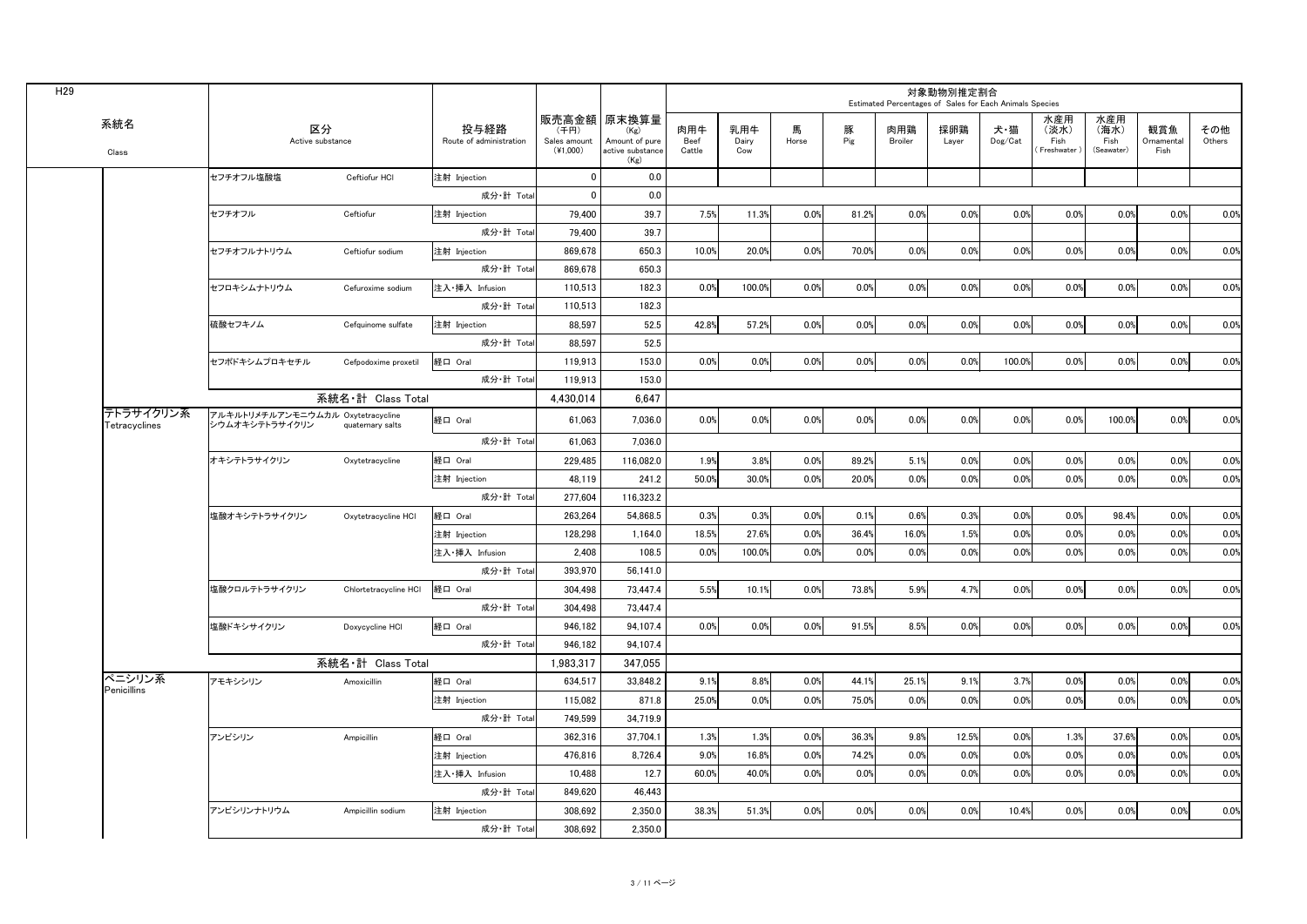|                       |                        |                                 |                                 |                                  |                                                                    |                              |                     |            |          | Estimated Percentages of Sales for Each Animals Species | 対象動物別推定割合    |                |                                    |                                   |                           |               |
|-----------------------|------------------------|---------------------------------|---------------------------------|----------------------------------|--------------------------------------------------------------------|------------------------------|---------------------|------------|----------|---------------------------------------------------------|--------------|----------------|------------------------------------|-----------------------------------|---------------------------|---------------|
| 系統名<br>Class          | 区分<br>Active substance |                                 | 投与経路<br>Route of administration | (千円)<br>Sales amount<br>(41,000) | │販売高金額│原末換算量<br>(Kg)<br>Amount of pure<br>active substance<br>(Kg) | 肉用牛<br><b>Beef</b><br>Cattle | 乳用牛<br>Dairy<br>Cow | 馬<br>Horse | 豚<br>Pig | 肉用鶏<br><b>Broiler</b>                                   | 採卵鶏<br>Layer | 犬・猫<br>Dog/Cat | 水産用<br>(淡水)<br>Fish<br>(Freshwater | 水産用<br>(海水)<br>Fish<br>(Seawater) | 観賞魚<br>Ornamental<br>Fish | その他<br>Others |
|                       | クロキサシリンナトリウム           | Cloxacillin sodium              | 注射 Injection                    | 68,074                           | 246.1                                                              | 40.0%                        | 60.0%               | 0.0%       | $0.0\%$  | 0.0%                                                    | 0.0%         | 0.0%           | 0.0%                               | 0.0%                              | 0.0%                      | 0.0%          |
|                       |                        |                                 | 成分·計 Total                      | 68,074                           | 246.1                                                              |                              |                     |            |          |                                                         |              |                |                                    |                                   |                           |               |
|                       | ジクロキサシリンナトリウム          | Dicloxacillin sodium            | 注入·挿入 Infusion                  | 19,536                           | 43.6                                                               | 0.0%                         | 100.0%              | 0.0%       | 0.0%     | 0.0%                                                    | 0.0%         | 0.0%           | 0.0%                               | 0.0%                              | 0.0%                      | 0.0%          |
|                       |                        |                                 | 成分·計 Total                      | 19,536                           | 43.6                                                               |                              |                     |            |          |                                                         |              |                |                                    |                                   |                           |               |
|                       | ナフシリンナトリウムモノハイドレート     | Nafcillin sodium<br>monohydrate | 注入·挿入 Infusion                  |                                  | 0.0                                                                |                              |                     |            |          |                                                         |              |                |                                    |                                   |                           |               |
|                       |                        |                                 | 成分·計 Total                      |                                  | 0.0                                                                |                              |                     |            |          |                                                         |              |                |                                    |                                   |                           |               |
|                       | ベンジルペニシリンカリウム          | Benzylpenicillin<br>potassium   | 注射 Injection                    | 14,205                           | 56.3                                                               | 50.0%                        | 50.0%               | 0.0%       | 0.0%     | 0.0%                                                    | 0.0%         | 0.0%           | 0.0%                               | 0.0%                              | 0.0%                      | 0.0%          |
|                       |                        |                                 | 成分·計 Total                      | 14,205                           | 56.3                                                               |                              |                     |            |          |                                                         |              |                |                                    |                                   |                           |               |
|                       | ベンジルペニシリンプロカイン         | Benzylpenicillin<br>procaine    | 経口 Oral                         | 302,472                          | 6,983.9                                                            | 0.0%                         | 0.0%                | 0.0%       | 73.5%    | 26.5%                                                   | 0.0%         | 0.0%           | 0.0%                               | 0.0%                              | 0.0%                      | 0.0%          |
|                       |                        |                                 | 注射 Injection                    | 299,824                          | 9,828.6                                                            | 20.2%                        | 24.6%               | 7.1%       | 46.5%    | 0.0%                                                    | 0.0%         | 1.7%           | 0.0%                               | 0.0%                              | 0.0%                      | 0.0%          |
|                       |                        |                                 | 注入·挿入 Infusion                  | 160,501                          | 347.7                                                              | 0.0%                         | 100.0%              | 0.0%       | 0.0%     | 0.0%                                                    | 0.0%         | 0.0%           | 0.0%                               | 0.0%                              | 0.0%                      | 0.0%          |
|                       |                        |                                 | 成分·計 Total                      | 762,797                          | 17,160.2                                                           |                              |                     |            |          |                                                         |              |                |                                    |                                   |                           |               |
|                       | メシリナム                  | Mecillinam                      | 注射 Injection                    |                                  | 0.0                                                                |                              |                     |            |          |                                                         |              |                |                                    |                                   |                           |               |
|                       |                        |                                 | 成分·計 Total                      |                                  | 0.0                                                                |                              |                     |            |          |                                                         |              |                |                                    |                                   |                           |               |
|                       |                        | 系統名·計 Class Total               |                                 | 2,772,523                        | 101,019                                                            |                              |                     |            |          |                                                         |              |                |                                    |                                   |                           |               |
| ペプチド系<br>Peptides     | チオストレプトン               | Thiostrepton                    | 経皮 Cutaneous                    | 125,153                          | 6.4                                                                | 0.0%                         | 0.0%                | 0.0%       | 0.0%     | 0.0%                                                    | 0.0%         | 100.0%         | 0.0%                               | 0.0%                              | 0.0%                      | 0.0%          |
|                       |                        |                                 | 成分·計 Total                      | 125,153                          | 6.4                                                                |                              |                     |            |          |                                                         |              |                |                                    |                                   |                           |               |
|                       | 硫酸コリスチン                | Colistin sulfate                | 経口 Oral                         | 284,293                          | 19,980.2                                                           | 0.0%                         | 0.0%                | 0.0%       | 100.0%   | 0.0%                                                    | 0.0%         | 0.0%           | 0.0%                               | 0.0%                              | 0.0%                      | 0.0%          |
|                       |                        |                                 | 成分·計 Total                      | 284,293                          | 19,980.2                                                           |                              |                     |            |          |                                                         |              |                |                                    |                                   |                           |               |
|                       |                        | 系統名·計 Class Total               |                                 | 409,446                          | 19,987                                                             |                              |                     |            |          |                                                         |              |                |                                    |                                   |                           |               |
| マクロライド系<br>Macrolides | エリスロマイシン               | Erythromycin                    | 経口 Oral                         | 902,428                          | 68,870.0                                                           | 0.0%                         | 0.0%                | 0.0%       | 0.0%     | 0.0%                                                    | 0.0%         | 0.0%           | 0.0%                               | 100.0%                            | 0.0%                      | 0.0%          |
|                       |                        |                                 | 注射 Injection                    | 2,142                            | 10.0                                                               | 5.0%                         | 5.0%                | 0.0%       | 90.0%    | 0.0%                                                    | 0.0%         | 0.0%           | 0.0%                               | 0.0%                              | 0.0%                      | 0.0%          |
|                       |                        |                                 | 注入·挿入 Infusion                  | 4,680                            | 6.0                                                                | 0.0%                         | 100.0%              | 0.0%       | 0.0%     | 0.0%                                                    | 0.0%         | 0.0%           | 0.0%                               | 0.0%                              | 0.0%                      | 0.0%          |
|                       |                        |                                 | 成分·計 Total                      | 909,250                          | 68,885.9                                                           |                              |                     |            |          |                                                         |              |                |                                    |                                   |                           |               |
|                       | チオシアン酸エリスロマイシン         | Erythromycin<br>thiocyanate     | 経口 Oral                         |                                  | 0.0                                                                |                              |                     |            |          |                                                         |              |                |                                    |                                   |                           |               |
|                       |                        |                                 | 成分·計 Total                      |                                  | 0.0                                                                |                              |                     |            |          |                                                         |              |                |                                    |                                   |                           |               |
|                       | エンボン酸スピラマイシン           | Spiramycin embonate             | 経口 Oral                         |                                  | 0.0                                                                |                              |                     |            |          |                                                         |              |                |                                    |                                   |                           |               |
|                       |                        |                                 | 成分·計 Total                      |                                  | 0.0                                                                |                              |                     |            |          |                                                         |              |                |                                    |                                   |                           |               |
|                       | ジョサマイシン                | Josamycin                       | 格口 Oral                         |                                  | 0.0                                                                |                              |                     |            |          |                                                         |              |                |                                    |                                   |                           |               |
|                       |                        |                                 | 成分·計 Total                      | U.                               | 0.0                                                                |                              |                     |            |          |                                                         |              |                |                                    |                                   |                           |               |
|                       | タイロシン                  | Tylosin                         | 注射 Injection                    | 100,257                          | 944.2                                                              | 39.0%                        | 38.0%               | $0.0\%$    | 23.0%    | 0.0%                                                    | 0.0%         | 0.0%           | 0.0%                               | 0.0%                              | 0.0%                      | 0.0%          |
|                       |                        |                                 | 成分·計 Total                      | 100,257                          | 944.2                                                              |                              |                     |            |          |                                                         |              |                |                                    |                                   |                           |               |
|                       | リン酸タイロシン               | Tylosin phosphate               | 経口 Oral                         | 465,959                          | 39,974.8                                                           | 0.0%                         | 0.0%                | $0.0\%$    | 83.6%    | 11.3%                                                   | 5.1%         | 0.0%           | 0.0%                               | 0.0%                              | 0.0%                      | 0.0%          |
|                       |                        |                                 | 成分·計 Total                      | 465,959                          | 39,974.8                                                           |                              |                     |            |          |                                                         |              |                |                                    |                                   |                           |               |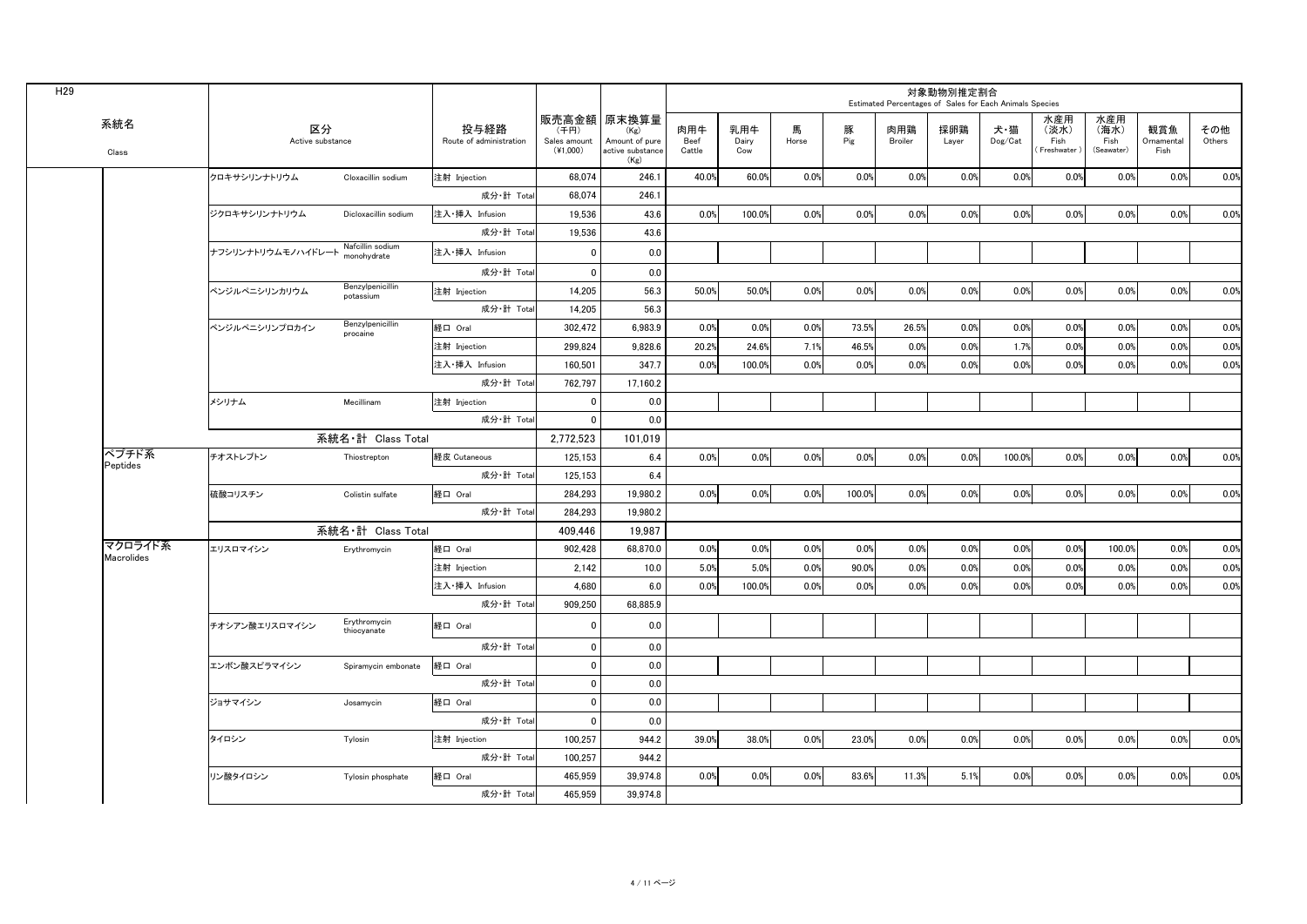|                        |          |                                                         |                                                    |                                 |                                    |                                                                     |                              |                     |            |          | Estimated Percentages of Sales for Each Animals Species | 対象動物別推定割合    |                                    |                                    |                                   |                           |               |
|------------------------|----------|---------------------------------------------------------|----------------------------------------------------|---------------------------------|------------------------------------|---------------------------------------------------------------------|------------------------------|---------------------|------------|----------|---------------------------------------------------------|--------------|------------------------------------|------------------------------------|-----------------------------------|---------------------------|---------------|
| 系統名<br>Class           |          | 区分<br>Active substance                                  |                                                    | 投与経路<br>Route of administration | (千円)<br>Sales amount<br>$(*1,000)$ | 販売高金額   原末換算量<br>(Kg)<br>Amount of pure<br>active substance<br>(Kg) | 肉用牛<br><b>Beef</b><br>Cattle | 乳用牛<br>Dairy<br>Cow | 馬<br>Horse | 豚<br>Pig | 肉用鶏<br><b>Broiler</b>                                   | 採卵鶏<br>Layer | 犬・猫<br>$\mathsf{Dog}/\mathsf{Cat}$ | 水産用<br>(淡水)<br>Fish<br>(Freshwater | 水産用<br>(海水)<br>Fish<br>(Seawater) | 観賞魚<br>Ornamental<br>Fish | その他<br>Others |
|                        |          | 洒石酸タイロシン                                                | Tylosin tartrate                                   | 経口 Oral                         | 53,330                             | 3,088.4                                                             | 0.0%                         | 0.0%                | 0.0%       | 31.7%    | 60.2%                                                   | 8.2%         | 0.0%                               | $0.0\%$                            | 0.0%                              | 0.0%                      | 0.0%          |
|                        |          |                                                         |                                                    | 成分·計 Total                      | 53,330                             | 3,088.4                                                             |                              |                     |            |          |                                                         |              |                                    |                                    |                                   |                           |               |
|                        |          | 酒石酸チルバロシン                                               | Tylvalosin tartrate                                | 経口 Oral                         | 269,666                            | 6,570.0                                                             | 0.0%                         | 0.0%                | 0.0%       | 65.2%    | 34.8%                                                   | 0.0%         | 0.0%                               | $0.0\%$                            | 0.0%                              | 0.0%                      | 0.0%          |
|                        |          | (酒石酸酢酸イソ吉草酸タイロシン)<br>(Acetylisovaleryltylosin Tartrate) |                                                    | 成分·計 Total                      | 269,666                            | 6,570.0                                                             |                              |                     |            |          |                                                         |              |                                    |                                    |                                   |                           |               |
|                        |          | チルミコシン                                                  | Tilmicosin                                         | 注射 Injection                    | 162,673                            | 540.7                                                               | 66.7%                        | 33.3%               | 0.0%       | 0.0%     | 0.0%                                                    | 0.0%         | 0.0%                               | $0.0\%$                            | 0.0%                              | 0.0%                      | 0.0%          |
|                        |          |                                                         |                                                    | 成分·計 Total                      | 162,673                            | 540.7                                                               |                              |                     |            |          |                                                         |              |                                    |                                    |                                   |                           |               |
|                        |          | リン酸チルミコシン                                               | Tilmicosin phosphate                               | 経口 Oral                         | 728,496                            | 20,407.6                                                            | 1.9%                         | $1.3\%$             | 0.0%       | 96.8%    | 0.0%                                                    | 0.0%         | 0.0%                               | 0.0%                               | 0.0%                              | 0.0%                      | 0.0%          |
|                        |          |                                                         |                                                    | 成分·計 Total                      | 728,496                            | 20,407.6                                                            |                              |                     |            |          |                                                         |              |                                    |                                    |                                   |                           |               |
|                        |          | ミロサマイシン                                                 | Mirosamycin                                        | 経口 Oral                         | 2,056                              | 1.1                                                                 | 0.0%                         | 0.0%                | 0.0%       | 0.0%     | 0.0%                                                    | 0.0%         | 0.0%                               | 0.0%                               | 0.0%                              | 0.0%                      | 100.0%        |
|                        |          |                                                         |                                                    | 注射 Injection                    | 782                                | 1.6                                                                 | 0.0%                         | 0.0%                | 0.0%       | 100.0%   | 0.0%                                                    | 0.0%         | 0.0%                               | 0.0%                               | 0.0%                              | 0.0%                      | 0.0%          |
|                        |          |                                                         |                                                    | 成分·計 Total                      | 2,838                              | 2.7                                                                 |                              |                     |            |          |                                                         |              |                                    |                                    |                                   |                           |               |
|                        |          | ツラスロマイシン                                                | Tulathromycin                                      | 注射 Injection                    | 847,813                            | 415.5                                                               | 20.0%                        | 0.0%                | 0.0%       | 80.0%    | 0.0%                                                    | 0.0%         | 0.0%                               | $0.0\%$                            | 0.0%                              | 0.0%                      | 0.0%          |
|                        |          |                                                         |                                                    | 成分·計 Total                      | 847,813                            | 415.5                                                               |                              |                     |            |          |                                                         |              |                                    |                                    |                                   |                           |               |
|                        |          |                                                         | 系統名·計 Class Total                                  |                                 | 3,540,282                          | 140,830                                                             |                              |                     |            |          |                                                         |              |                                    |                                    |                                   |                           |               |
| リンコマイシン系               |          | 塩酸クリンダマイシン                                              | Clindarnycin HCl                                   | 経口 Oral                         | 72,069                             | 133.5                                                               | 0.0%                         | 0.0%                | 0.0%       | 0.0%     | 0.0%                                                    | 0.0%         | 100.0%                             | 0.0%                               | 0.0%                              | 0.0%                      | 0.0%          |
| Lincosaminids          |          |                                                         |                                                    | 成分·計 Total                      | 72,069                             | 133.5                                                               |                              |                     |            |          |                                                         |              |                                    |                                    |                                   |                           |               |
|                        |          | ピルリマイシン塩酸塩水和物                                           | Pirlimycin hydrochloride 注入·挿入 Infusion<br>hydrate |                                 | 34,932                             | 5.2                                                                 | 0.0%                         | 100.0%              | 0.0%       | 0.0%     | 0.0%                                                    | 0.0%         | 0.0%                               | 0.0%                               | 0.0%                              | 0.0%                      | 0.0%          |
|                        |          |                                                         |                                                    | 成分·計 Total                      | 34,932                             | 5.2                                                                 |                              |                     |            |          |                                                         |              |                                    |                                    |                                   |                           |               |
|                        |          | 塩酸リンコマイシン                                               | Lincomycin HCI                                     | 経口 Oral                         | 391,872                            | 24,803.8                                                            | 0.0%                         | 0.0%                | 0.0%       | 74.5%    | 2.4%                                                    | 0.0%         | 0.0%                               | 0.0%                               | 23.1%                             | 0.0%                      | 0.0%          |
|                        |          |                                                         |                                                    | 注射 Injection                    | 105,695                            | 313.2                                                               | 0.0%                         | 0.0%                | 0.0%       | 100.0%   | 0.0%                                                    | 0.0%         | 0.0%                               | 0.0%                               | 0.0%                              | 0.0%                      | 0.0%          |
|                        |          |                                                         |                                                    | 成分·計 Total                      | 497,567                            | 25,117.0                                                            |                              |                     |            |          |                                                         |              |                                    |                                    |                                   |                           |               |
|                        |          |                                                         | 系統名·計 Class Total                                  |                                 | 604,568                            | 25,256                                                              |                              |                     |            |          |                                                         |              |                                    |                                    |                                   |                           |               |
| Antifungal antibiotics | 抗真菌性抗生物質 | ナイスタチン                                                  | Nystatin                                           | 経皮 Cutaneous                    | 125,153                            | 69.1                                                                | 0.0%                         | 0.0%                | 0.0%       | 0.0%     | 0.0%                                                    | 0.0%         | 100.0%                             | 0.0%                               | 0.0%                              | 0.0%                      | 0.0%          |
|                        |          |                                                         |                                                    | 成分·計 Total                      | 125,153                            | 69.1                                                                |                              |                     |            |          |                                                         |              |                                    |                                    |                                   |                           |               |
|                        |          | ナナフロシン                                                  | Nanafrocin                                         | 経皮 Cutaneous                    | 54,840                             | 0.4                                                                 | 80.0%                        | 20.0%               | 0.0%       | 0.0%     | 0.0%                                                    | 0.0%         | 0.0%                               | 0.0%                               | 0.0%                              | 0.0%                      | 0.0%          |
|                        |          |                                                         |                                                    | 成分·計 Total                      | 54,840                             | 0.4                                                                 |                              |                     |            |          |                                                         |              |                                    |                                    |                                   |                           |               |
|                        |          | クロトリマゾール                                                | Clotrimazole                                       | その他 Others                      | 245,962                            | 37.3                                                                | 0.0%                         | 0.0%                | 0.0%       | 0.0%     | 0.0%                                                    | 0.0%         | 100.0%                             | 0.0%                               | 0.0%                              | 0.0%                      | 0.0%          |
|                        |          |                                                         |                                                    | 成分·計 Total                      | 245,962                            | 37.3                                                                |                              |                     |            |          |                                                         |              |                                    |                                    |                                   |                           |               |
|                        |          | ケトコナゾール                                                 | Ketoconazole                                       | 経皮 Cutaneous                    | 292,411                            | 22.4                                                                | 0.0%                         | 0.0%                | $0.0\%$    | 0.0%     | 0.0%                                                    | 0.0%         | 100.0%                             | 0.0%                               | 0.0%                              | 0.0%                      | 0.0%          |
|                        |          |                                                         |                                                    | 成分·計 Total                      | 292,411                            | 22.4                                                                |                              |                     |            |          |                                                         |              |                                    |                                    |                                   |                           |               |
|                        |          | ミコナゾール硝酸塩                                               | Miconazole nitrate                                 | 経皮 Cutaneous                    | 309,419                            | 23.0                                                                | 0.0%                         | 0.0%                | 0.0%       | 0.0%     | 0.0%                                                    | 0.0%         | 100.0%                             | 0.0%                               | 0.0%                              | 0.0%                      | 0.0%          |
|                        |          |                                                         |                                                    | その他 Others                      | 243,902                            | 917.8                                                               |                              |                     |            |          |                                                         |              |                                    |                                    |                                   |                           |               |
|                        |          |                                                         |                                                    | 成分·計 Total                      | 553,321                            | 940.8                                                               |                              |                     |            |          |                                                         |              |                                    |                                    |                                   |                           |               |
|                        |          | ピマリシン                                                   | Pimaricin                                          | その他 Others                      |                                    | 0.0                                                                 |                              |                     |            |          |                                                         |              |                                    |                                    |                                   |                           |               |
|                        |          |                                                         |                                                    | 成分·計 Total                      |                                    | 0.0                                                                 |                              |                     |            |          |                                                         |              |                                    |                                    |                                   |                           |               |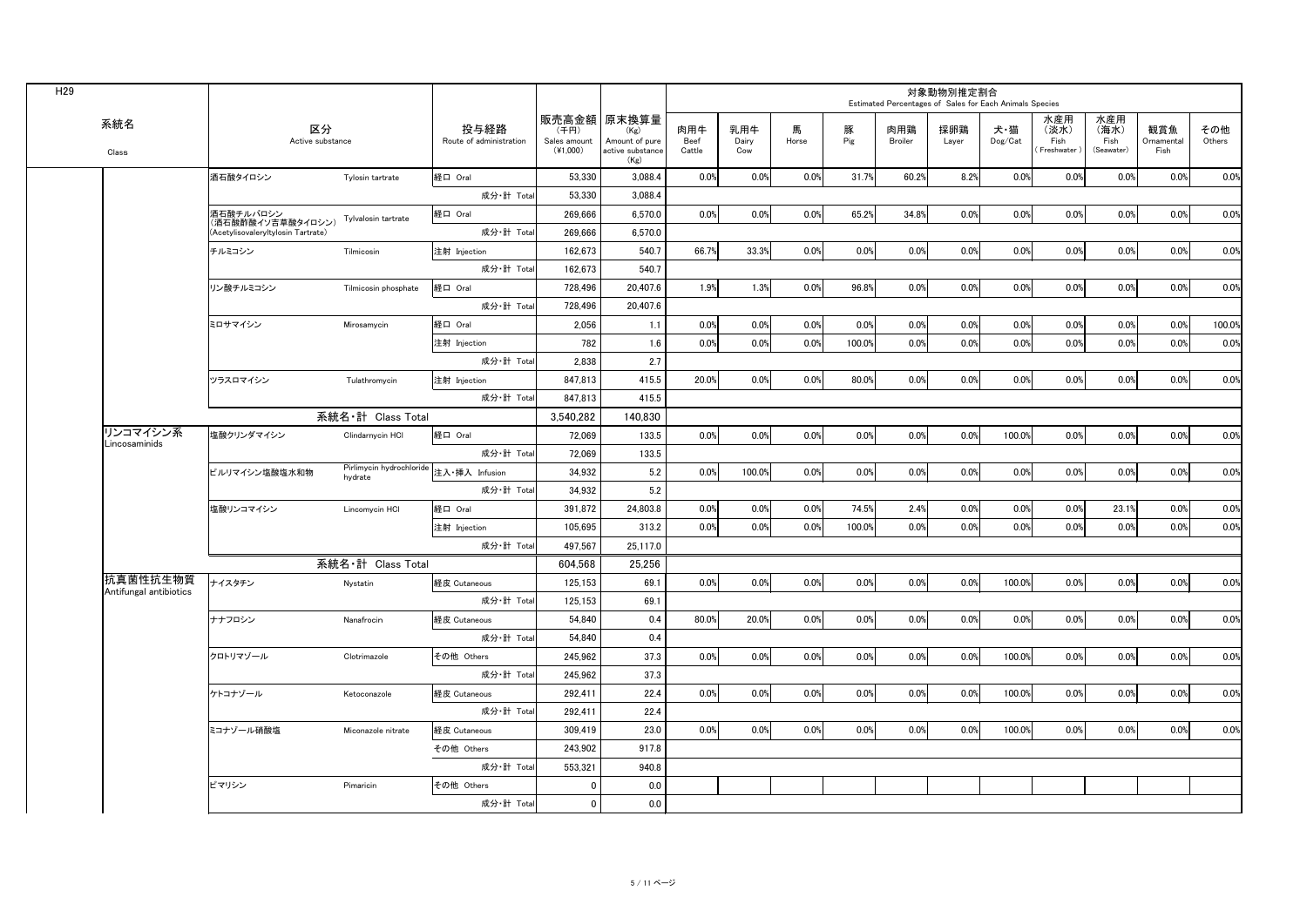| H <sub>29</sub>             |                                  |                        |                                           |                                 |                                  |                                                                    |                              |                     |            |          | Estimated Percentages of Sales for Each Animals Species | 対象動物別推定割合    |                                    |                                      |                                   |                           |               |
|-----------------------------|----------------------------------|------------------------|-------------------------------------------|---------------------------------|----------------------------------|--------------------------------------------------------------------|------------------------------|---------------------|------------|----------|---------------------------------------------------------|--------------|------------------------------------|--------------------------------------|-----------------------------------|---------------------------|---------------|
|                             | 系統名<br>Class                     | 区分<br>Active substance |                                           | 投与経路<br>Route of administration | (千円)<br>Sales amount<br>(41,000) | 販売高金額  原末換算量<br>(Kg)<br>Amount of pure<br>active substance<br>(Kg) | 肉用牛<br><b>Beef</b><br>Cattle | 乳用牛<br>Dairy<br>Cow | 馬<br>Horse | 豚<br>Pig | 肉用鶏<br><b>Broiler</b>                                   | 採卵鶏<br>Layer | 犬·猫<br>$\mathsf{Dog}/\mathsf{Cat}$ | 水産用<br>(淡水)<br>Fish<br>(Freshwater ) | 水産用<br>(海水)<br>Fish<br>(Seawater) | 観賞魚<br>Ornamental<br>Fish | その他<br>Others |
|                             |                                  | イトラコナゾール               | Itraconazole                              | 経口 Oral                         |                                  | 0.0                                                                |                              |                     |            |          |                                                         |              |                                    |                                      |                                   |                           |               |
|                             |                                  |                        |                                           | 成分·計 Total                      |                                  | 0.0                                                                |                              |                     |            |          |                                                         |              |                                    |                                      |                                   |                           |               |
|                             |                                  |                        | 系統名·計 Class Total                         |                                 | 1,271,687                        | 1,070                                                              |                              |                     |            |          |                                                         |              |                                    |                                      |                                   |                           |               |
|                             | その他の抗生物質<br>Other antibacterials | クロラムフェニコール             | Chloramphenicol                           | 注射 Injection                    |                                  | 0.0                                                                |                              |                     |            |          |                                                         |              |                                    |                                      |                                   |                           |               |
|                             |                                  |                        |                                           | その他 Others                      | 1,897                            | 0.5                                                                | 0.0%                         | 0.0%                | 0.0%       | 0.0%     | 0.0%                                                    | 0.0%         | 100.0%                             | 0.0%                                 | $0.0\%$                           | 0.0%                      | 0.0%          |
|                             |                                  |                        |                                           | 成分·計 Total                      | 1,897                            | 0.5                                                                |                              |                     |            |          |                                                         |              |                                    |                                      |                                   |                           |               |
|                             |                                  | チアムリン                  | Tiamulin                                  | 注射 Injection                    | 15,727                           | 83.5                                                               | 0.0%                         | 0.0%                | 0.0%       | 100.0%   | 0.0%                                                    | 0.0%         | 0.0%                               | 0.0%                                 | 0.0%                              | 0.0%                      | 0.0%          |
|                             |                                  |                        |                                           | 成分·計 Total                      | 15,727                           | 83.5                                                               |                              |                     |            |          |                                                         |              |                                    |                                      |                                   |                           |               |
|                             |                                  | フマル酸チアムリン              | Tiamulin fumarate                         | 経口 Oral                         | 622,566                          | 34,733.9                                                           | 0.0%                         | 0.0%                | 0.0%       | 100.0%   | 0.0%                                                    | 0.0%         | 0.0%                               | 0.0%                                 | 0.0%                              | 0.0%                      | 0.0%          |
|                             |                                  |                        |                                           | 注射 Injection                    | 1,505                            | 8.0                                                                | 0.0%                         | 0.0%                | 0.0%       | 100.0%   | 0.0%                                                    | 0.0%         | 0.0%                               | 0.0%                                 | $0.0\%$                           | 0.0%                      | 0.0%          |
|                             |                                  |                        |                                           | 成分·計 Total                      | 624,071                          | 34,741.9                                                           |                              |                     |            |          |                                                         |              |                                    |                                      |                                   |                           |               |
|                             |                                  | 塩酸バルネムリン               | Valnemuline HCI                           | 経口 Oral                         | 60,219                           | 676.8                                                              | 0.0%                         | 0.0%                | 0.0%       | 100.0%   | 0.0%                                                    | 0.0%         | 0.0%                               | 0.0%                                 | 0.0%                              | 0.0%                      | 0.0%          |
|                             |                                  |                        |                                           | 成分·計 Total                      | 60,219                           | 676.8                                                              |                              |                     |            |          |                                                         |              |                                    |                                      |                                   |                           |               |
|                             |                                  | ビコザマイシン                | Bicozamycin                               | 経口 Oral                         | 7,785                            | 86.6                                                               | 30.0%                        | 20.0%               | 0.0%       | $50.0\%$ | 0.0%                                                    | 0.0%         | 0.0%                               | 0.0%                                 | 0.0%                              | 0.0%                      | 0.0%          |
|                             |                                  |                        |                                           | 成分·計 Total                      | 7,785                            | 86.6                                                               |                              |                     |            |          |                                                         |              |                                    |                                      |                                   |                           |               |
|                             |                                  | ホスホマイシンカルシウム           | Fosfomycin potassium                      | 経口 Oral                         | 12,600                           | 84.0                                                               | 100.0%                       | 0.0%                | 0.0%       | 0.0%     | 0.0%                                                    | 0.0%         | 0.0%                               | 0.0%                                 | 0.0%                              | 0.0%                      | 0.0%          |
|                             |                                  |                        |                                           | 成分·計 Total                      | 12,600                           | 84.0                                                               |                              |                     |            |          |                                                         |              |                                    |                                      |                                   |                           |               |
|                             |                                  | ホスホマイシンカルシウム水和物        | Fosfomycin potassium<br>hydrate           | 経口 Oral                         | 17,068                           | 468.0                                                              | 0.0%                         | 0.0%                | 0.0%       | 0.0%     | 0.0%                                                    | 0.0%         | 0.0%                               | 0.0%                                 | 100.0%                            | 0.0%                      | 0.0%          |
|                             |                                  |                        |                                           | 成分·計 Total                      | 17,068                           | 468.0                                                              |                              |                     |            |          |                                                         |              |                                    |                                      |                                   |                           |               |
|                             |                                  | ホスホマイシンナトリウム           | Fosforycin sodium                         | 注射 Injection                    | 13,406                           | 45.4                                                               | 70.0%                        | 30.0%               | 0.0%       | 0.0%     | 0.0%                                                    | 0.0%         | 0.0%                               | 0.0%                                 | 0.0%                              | $0.0\%$                   | 0.0%          |
|                             |                                  |                        |                                           | 成分·計 Total                      | 13,406                           | 45.4                                                               |                              |                     |            |          |                                                         |              |                                    |                                      |                                   |                           |               |
|                             |                                  |                        | 系統名·計 Class Total                         |                                 | 752,773                          | 36,187                                                             |                              |                     |            |          |                                                         |              |                                    |                                      |                                   |                           |               |
| 合成抗菌剤                       | キノロン系<br>Quinolones              | オキソリン酸                 | Oxolinic acid                             | 経口 Oral                         | 65,484                           | 1,764.1                                                            | 0.4%                         | 0.7%                | 0.0%       | 1.5%     | 14.8%                                                   | 0.0%         | 0.0%                               | 5.6%                                 | 75.6%                             | 1.4%                      | 0.0%          |
| Synthetic<br>antibacterials |                                  |                        |                                           | その他 Others                      | 17,911                           | 74.8                                                               | 0.0%                         | 0.0%                | 0.0%       | 0.0%     | 0.0%                                                    | 0.0%         | 0.0%                               | 16.8%                                | 0.0%                              | 83.2%                     | 0.0%          |
|                             |                                  |                        |                                           | 成分·計 Total                      | 83,395                           | 1,839                                                              |                              |                     |            |          |                                                         |              |                                    |                                      |                                   |                           |               |
|                             |                                  |                        | 系統名·計 Class Total                         |                                 | 83,395                           | 1,839                                                              |                              |                     |            |          |                                                         |              |                                    |                                      |                                   |                           |               |
|                             | サルファ剤 <br>Sulfonamides           | スルファクロルピリダジンナトリウム      | Sulfachlorpyridazine<br>sodium            | 経口 Oral                         |                                  | 0.0                                                                |                              |                     |            |          |                                                         |              |                                    |                                      |                                   |                           |               |
|                             |                                  |                        |                                           | 成分·計 Total                      |                                  | 0.0                                                                |                              |                     |            |          |                                                         |              |                                    |                                      |                                   |                           |               |
|                             |                                  | スルファジアジン               | Sulfadiazine                              | 注射 Injection                    | 13,740                           | 47.4                                                               | 0.0%                         | 0.0%                | 0.0%       | 0.0%     | 0.0%                                                    | 0.0%         | 100.0%                             | 0.0%                                 | 0.0%                              | 0.0%                      | 0.0%          |
|                             |                                  |                        |                                           | 成分·計 Total                      | 13,740                           | 47.4                                                               |                              |                     |            |          |                                                         |              |                                    |                                      |                                   |                           |               |
|                             |                                  | スルファジミジン(スルファメサジン)     | Sulfadimidine(Sulfameth 経口 Oral<br>azine) |                                 | 5,855                            | 374.4                                                              | 0.0%                         | 0.0%                | 0.0%       | 100.0%   | 0.0%                                                    | 0.0%         | 0.0%                               | 0.0%                                 | 0.0%                              | 0.0%                      | 0.0%          |
|                             |                                  |                        |                                           | 成分·計 Total                      | 5,855                            | 374.4                                                              |                              |                     |            |          |                                                         |              |                                    |                                      |                                   |                           |               |
|                             |                                  | スルファジメトキシン             | Sulfadimethoxine                          | 経口 Oral                         | 13,517                           | 1,324.0                                                            | 0.0%                         | 0.0%                | 0.0%       | 72.3%    | 13.9%                                                   | 13.8%        | 0.0%                               | 0.0%                                 | 0.0%                              | 0.0%                      | 0.0%          |
|                             |                                  |                        |                                           | 注射 Injection                    | 9,094                            | 554.3                                                              | 21.1%                        | 43.1%               | 0.5%       | 35.2%    | 0.0%                                                    | 0.0%         | 0.0%                               | 0.0%                                 | 0.0%                              | 0.0%                      | 0.0%          |
|                             |                                  |                        |                                           | 成分·計 Total                      | 22,611                           | 1,878.3                                                            |                              |                     |            |          |                                                         |              |                                    |                                      |                                   |                           |               |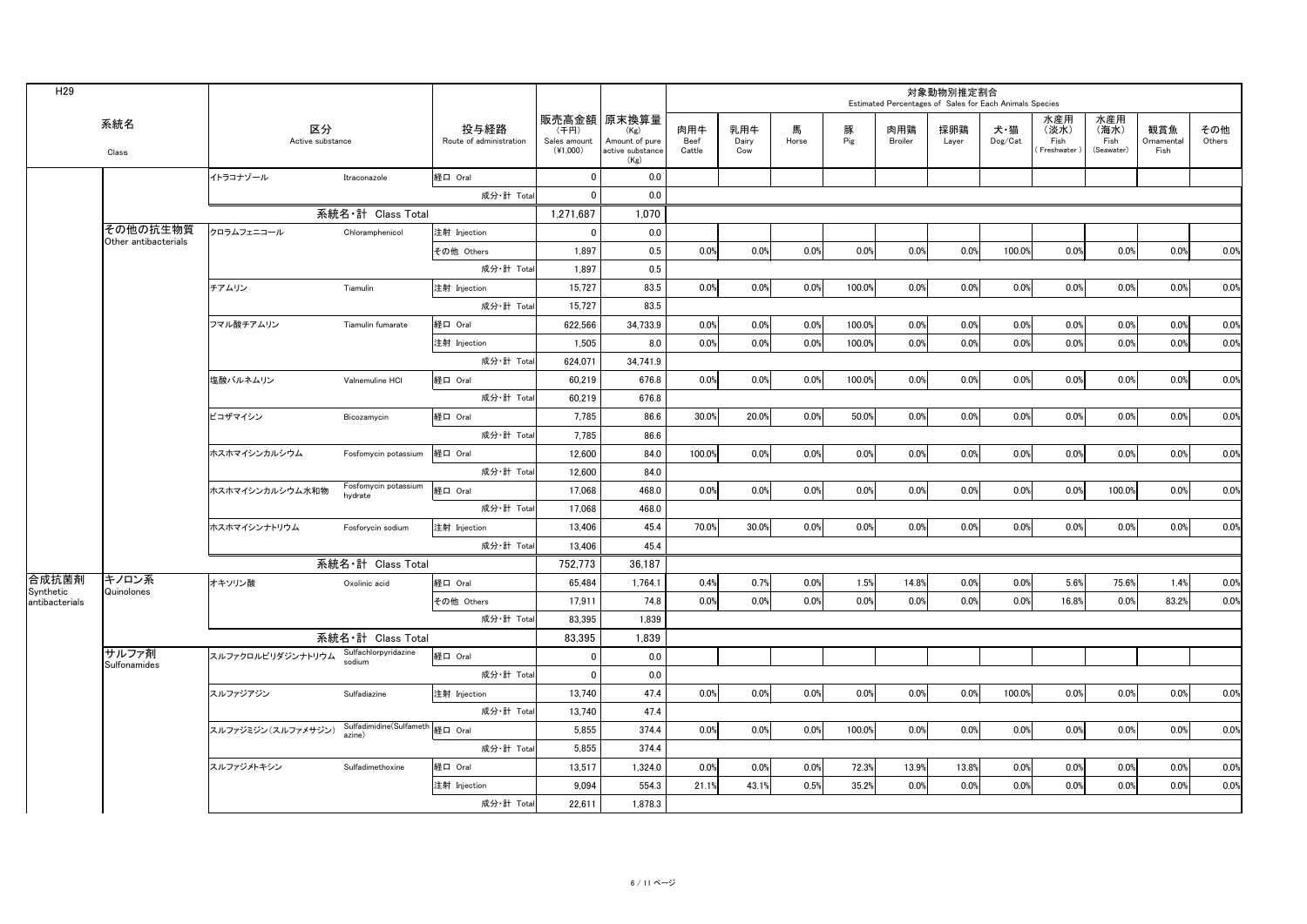| H <sub>29</sub>               |                        |                                 |                                 |                                  |                                                                     |                              |                     |            |          | Estimated Percentages of Sales for Each Animals Species | 対象動物別推定割合    |                                    |                                      |                                   |                           |               |
|-------------------------------|------------------------|---------------------------------|---------------------------------|----------------------------------|---------------------------------------------------------------------|------------------------------|---------------------|------------|----------|---------------------------------------------------------|--------------|------------------------------------|--------------------------------------|-----------------------------------|---------------------------|---------------|
| 系統名<br>Class                  | 区分<br>Active substance |                                 | 投与経路<br>Route of administration | (千円)<br>Sales amount<br>(41,000) | 販売高金額   原末換算量<br>(Kg)<br>Amount of pure<br>active substance<br>(Kg) | 肉用牛<br><b>Beef</b><br>Cattle | 乳用牛<br>Dairy<br>Cow | 馬<br>Horse | 豚<br>Pig | 肉用鶏<br><b>Broiler</b>                                   | 採卵鶏<br>Layer | 犬·猫<br>$\mathsf{Dog}/\mathsf{Cat}$ | 水産用<br>(淡水)<br>Fish<br>(Freshwater ) | 水産用<br>(海水)<br>Fish<br>(Seawater) | 観賞魚<br>Ornamental<br>Fish | その他<br>Others |
|                               | スルファジメトキシンナトリウム        | Sulfadimethxine sodium  経口 Oral |                                 | 1,510                            | 105.0                                                               | 25.0%                        | 0.0%                | 0.0%       | 50.0%    | 25.0%                                                   | 0.0%         | 0.0%                               | 0.0%                                 | 0.0%                              | 0.0%                      | 0.0%          |
|                               |                        |                                 | その他 Others                      | 2,668                            | 22.0                                                                | 0.0%                         | 0.0%                | 0.0%       | 0.0%     | 0.0%                                                    | 0.0%         | 0.0%                               | 0.0%                                 | 0.0%                              | 100.0%                    | 0.0%          |
|                               |                        |                                 | 成分·計 Total                      | 4,178                            | 127.0                                                               |                              |                     |            |          |                                                         |              |                                    |                                      |                                   |                           |               |
|                               | スルファドキシン               | Sulfadoxine                     | 注射 Injection                    | 24,845                           | 324.7                                                               | 0.0%                         | 0.0%                | 0.0%       | 100.0%   | 0.0%                                                    | 0.0%         | 0.0%                               | 0.0%                                 | 0.0%                              | 0.0%                      | 0.0%          |
|                               |                        |                                 | 成分·計 Total                      | 24,845                           | 324.7                                                               |                              |                     |            |          |                                                         |              |                                    |                                      |                                   |                           |               |
|                               | スルファメトキサゾール            | Sulfamethoxazole                | 経口 Oral                         | 337,232                          | 58,018.5                                                            | $0.0\%$                      | 0.0%                | 0.0%       | 91.5%    | 7.2%                                                    | 1.3%         | 0.0%                               | 0.0%                                 | 0.0%                              | 0.0%                      | 0.0%          |
|                               |                        |                                 | 成分·計 Total                      | 337,232                          | 58,018.5                                                            |                              |                     |            |          |                                                         |              |                                    |                                      |                                   |                           |               |
|                               | スルファメラジンナトリウム          | Sulfamerazine sodium            | 経口 Oral                         |                                  | 0.0                                                                 |                              |                     |            |          |                                                         |              |                                    |                                      |                                   |                           |               |
|                               |                        |                                 | その他 Others                      | 14,129                           | 266.2                                                               | 0.0%                         | 0.0%                | 0.0%       | 0.0%     | 0.0%                                                    | 0.0%         | 0.0%                               | 0.0%                                 | 0.0%                              | 100.0%                    | 0.0%          |
|                               |                        |                                 | 成分·計 Total                      | 14,129                           | 266.2                                                               |                              |                     |            |          |                                                         |              |                                    |                                      |                                   |                           |               |
|                               | スルファモイルダプソン            | Sulfamoyldapsone                | ■経口 Oral                        | 9,865                            | 804.0                                                               | 0.0%                         | 0.0%                | 0.0%       | 100.0%   | 0.0%                                                    | 0.0%         | 0.0%                               | 0.0%                                 | 0.0%                              | 0.0%                      | 0.0%          |
|                               |                        |                                 | 注射 Injection                    |                                  | 0.0                                                                 |                              |                     |            |          |                                                         |              |                                    |                                      |                                   |                           |               |
|                               |                        |                                 | 成分·計 Total                      | 9,865                            | 804.0                                                               |                              |                     |            |          |                                                         |              |                                    |                                      |                                   |                           |               |
|                               | スルファモノメトキシン            | Sulfamonomethoxine              | 経口 Oral                         | 391,757                          | 21,251.1                                                            | 15.9%                        | 16.9%               | 4.8%       | 39.0%    | 8.9%                                                    | 6.2%         | 1.1%                               | 5.9%                                 | 1.3%                              | 0.0%                      | 0.0%          |
|                               |                        |                                 | 注射 Injection                    | 25,284                           | 1,322.4                                                             | $20.0\%$                     | 40.0%               | 10.0%      | 30.0%    | 0.0%                                                    | 0.0%         | 0.0%                               | 0.0%                                 | 0.0%                              | 0.0%                      | 0.0%          |
|                               |                        |                                 | 成分·計 Total                      | 417,041                          | 22,573.5                                                            |                              |                     |            |          |                                                         |              |                                    |                                      |                                   |                           |               |
|                               | スルファモノメトキシンナトリウム       | Sulfarnonomethoxine<br>sodium   | 経口 Oral                         | 75,242                           | 7,682.5                                                             | 6.2%                         | 6.2%                | 0.5%       | 10.3%    | 0.0%                                                    | 0.0%         | 3.8%                               | 33.3%                                | 39.7%                             | 0.0%                      | 0.0%          |
|                               |                        |                                 | 成分·計 Total                      | 75,242                           | 7,682.5                                                             |                              |                     |            |          |                                                         |              |                                    |                                      |                                   |                           |               |
|                               | スルフィソゾールナトリウム          | Sulfisozole Sodium              | 経口 Oral                         | 79,690                           | 6,960.0                                                             | 0.0                          | 0.0                 | 0.0        | 0.0      | 0.0                                                     | 0.0          | 0.0                                | 60.0                                 | 40.0                              | 0.0                       | 0.0           |
|                               |                        |                                 | 成分·計 Total                      | 79,690                           | 6,960.0                                                             |                              |                     |            |          |                                                         |              |                                    |                                      |                                   |                           |               |
|                               | ホモスルファミン               | Homosulfamine                   | 注射 Injection                    |                                  | 0.0                                                                 |                              |                     |            |          |                                                         |              |                                    |                                      |                                   |                           |               |
|                               |                        |                                 | 成分·計 Total                      | $\mathbf{0}$                     | 0.0                                                                 |                              |                     |            |          |                                                         |              |                                    |                                      |                                   |                           |               |
|                               |                        | 系統名·計 Class Total               |                                 | 1,004,428                        | 99,057                                                              |                              |                     |            |          |                                                         |              |                                    |                                      |                                   |                           |               |
| Thiamphenicol and             | チアンフェニコール系 チアンフェニュール   | Thiamphenicol                   | 経口 Oral                         | 114,747                          | 9,448.6                                                             | 0.0%                         | 0.0%                | 0.0%       | 82.1%    | 4.7%                                                    | 0.0%         | 0.0%                               | 0.0%                                 | 13.3%                             | 0.0%                      | 0.0%          |
| derivatives                   |                        |                                 | 注射 Injection                    | 79,208                           | 806.0                                                               | 10.0%                        | 20.0%               | 0.0%       | 70.0%    | 0.0%                                                    | 0.0%         | 0.0%                               | 0.0%                                 | 0.0%                              | 0.0%                      | 0.0%          |
|                               |                        |                                 | 成分·計 Total                      | 193,955                          | 10,254.6                                                            |                              |                     |            |          |                                                         |              |                                    |                                      |                                   |                           |               |
|                               | フロルフェニコール              | Florfenicol                     | 経口 Oral                         | 1,189,273                        | 12,825.0                                                            | 0.0%                         | 0.0%                | 0.0%       | 91.5%    | 4.5%                                                    | 0.0%         | 0.0%                               | 3.2%                                 | 0.8%                              | 0.0%                      | 0.0%          |
|                               |                        |                                 | 注射 Injection                    | 802,984                          | 4,026.4                                                             | 62.4%                        | 21.2%               | 0.0%       | 16.4%    | 0.0%                                                    | 0.0%         | 0.0%                               | 0.0%                                 | 0.0%                              | 0.0%                      | 0.0%          |
|                               |                        |                                 | その他 Others                      | 506,683                          | 6.3                                                                 | 0.0%                         | 0.0%                | 0.0%       | 0.0%     | 0.0%                                                    | 0.0%         | 100.0%                             | 0.0%                                 | 0.0%                              | 0.0%                      | 0.0%          |
|                               |                        |                                 | 成分·計 Total                      | 2,498,940                        | 16,857.7                                                            |                              |                     |            |          |                                                         |              |                                    |                                      |                                   |                           |               |
|                               |                        | 系統名·計 Class Total               |                                 | 2,692,895                        | 27,112                                                              |                              |                     |            |          |                                                         |              |                                    |                                      |                                   |                           |               |
| フラン系<br>Furan and derivatives | ニトロフラゾン                | Nitrofurazone                   | その他 Others                      | 14,238                           | 267.3                                                               | $0.0\%$                      | 0.0%                | 0.0%       | 0.0%     | 0.0%                                                    | 0.0%         | 0.0%                               | 0.0%                                 | 0.0%                              | 100.0%                    | 0.0%          |
|                               |                        |                                 | 成分·計 Total                      | 14,238                           | 267.3                                                               |                              |                     |            |          |                                                         |              |                                    |                                      |                                   |                           |               |
|                               | ニフルスチレン酸ナトリウム          | Nifurstyrenic acid<br>sodium    | 経口 Oral                         | 10,118                           | 215.8                                                               | 0.0%                         | 0.0%                | 0.0%       | 0.0%     | 0.0%                                                    | 0.0%         | 0.0%                               | 0.0%                                 | 0.0%                              | 100.0%                    | 0.0%          |
|                               |                        |                                 | その他 Others                      | 79,931                           | 878.8                                                               | 0.0%                         | 0.0%                | 0.0%       | 0.0%     | 0.0%                                                    | 0.0%         | 0.0%                               | 0.0%                                 | 0.0%                              | 100.0%                    | 0.0%          |
|                               |                        |                                 | 成分·計 Total                      | 90,049                           | 1,094.6                                                             |                              |                     |            |          |                                                         |              |                                    |                                      |                                   |                           |               |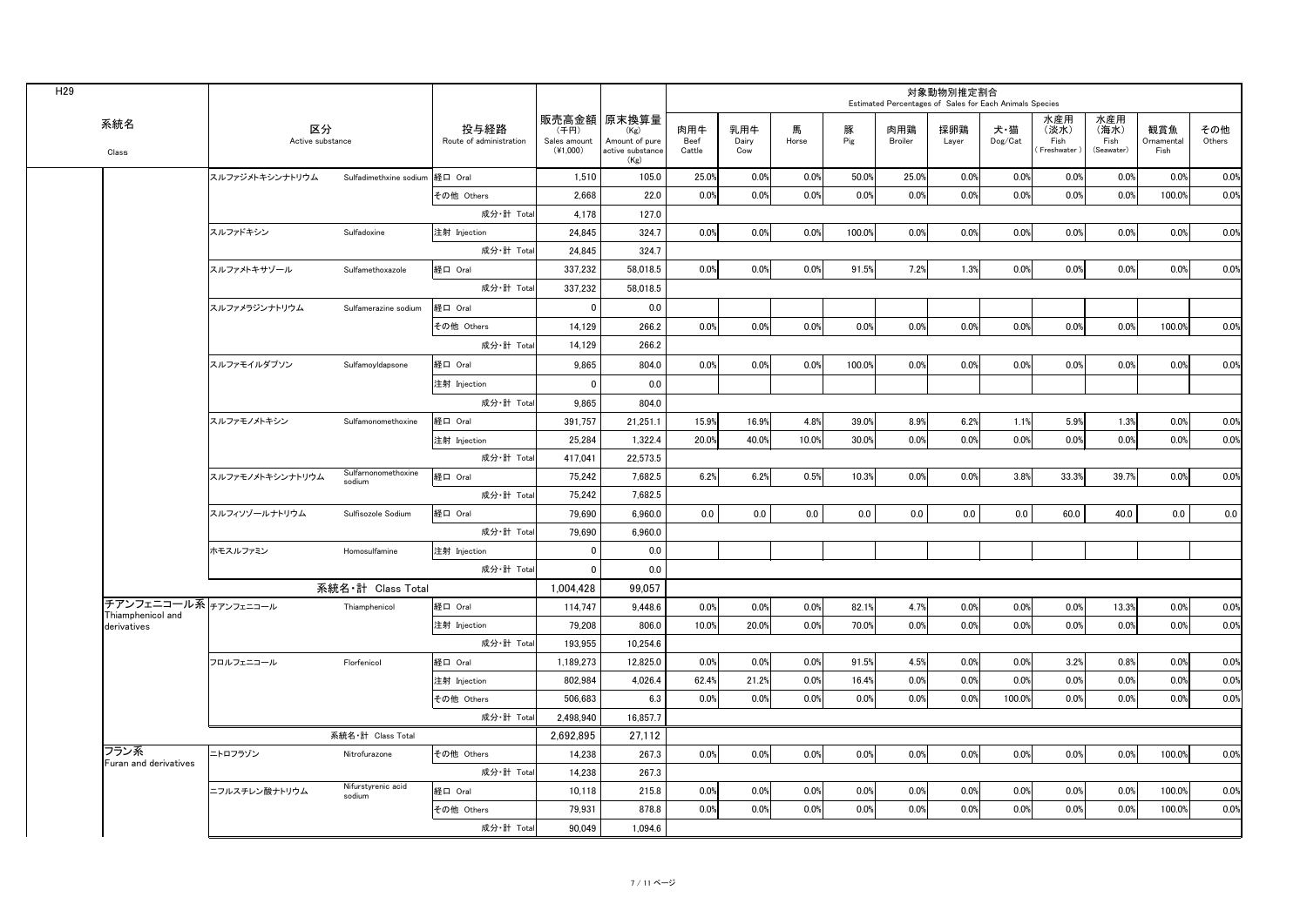| 水産用<br> 販売高金額 原末換算量<br>水産用<br>系統名<br>区分<br>投与経路<br>豚<br>採卵鶏<br>(海水)<br>肉用牛<br>乳用牛<br>肉用鶏<br>犬·猫<br>(淡水)<br>観賞魚<br>その他<br>馬<br>(千円)<br>(Kg)<br>Pig<br>Dairy<br>Horse<br>$\mathsf{Dog}/\mathsf{Cat}$<br>Fish<br>Route of administration<br><b>Broiler</b><br>Fish<br>Others<br>Active substance<br>Amount of pure<br>Ornamenta<br>Sales amount<br><b>Beef</b><br>Layer<br>(Seawater)<br>(41,000)<br>Cattle<br>Cow<br>(Freshwater<br>Fish<br>active substance<br>Class<br>(Kg)<br>系統名·計 Class Total<br>104,287<br>1,362<br>フルオロキノロン系<br>0.0%<br>0.0%<br>1,433.8<br>1.8%<br>0.8%<br>0.0%<br>67.8%<br>29.6%<br>0.0%<br>0.0%<br>0.0%<br>エンロフロキサシン<br>経口 Oral<br>807,685<br>0.0%<br>Enrofloxacin<br>Fluoroquinolones<br>41.0%<br>32.7%<br>0.0%<br>20.4%<br>0.0%<br>0.0%<br>0.0%<br>0.0%<br>1,044,461<br>1,179.0<br>0.0%<br>5.9%<br>0.0%<br>注射 Injection<br>成分·計 Total<br>1,852,146<br>2,612.8<br>0.0%<br>0.0%<br>0.0%<br>0.0%<br>0.0%<br>0.0%<br>0.0%<br>0.0%<br>75.6%<br>18.9%<br>5.5%<br>経口 Oral<br>564.2<br>オフロキサシン<br>132,647<br>Ofloxacin<br>0.0%<br>0.0%<br>0.0%<br>0.0%<br>0.0%<br>0.0%<br>経皮 Cutaneous<br>22.4<br>0.0%<br>0.0%<br>0.0%<br>292,411<br>100.0%<br>0.0%<br>成分·計 Total<br>425,058<br>586.6<br>0.0%<br>53.7%<br>0.0%<br>0.0%<br>オルビフロキサシン<br>経口 Oral<br>0.0%<br>0.0%<br>0.0%<br>0.0%<br>46.3%<br>0.0%<br>0.0%<br>Orbifloxacin<br>468,256<br>621.7<br>14.2%<br>4.7%<br>0.0%<br>75.6%<br>0.0%<br>0.0%<br>5.5%<br>0.0%<br>0.0%<br>0.0%<br>0.0%<br>注射 Injection<br>342,465<br>490.9<br>23.0<br>0.0%<br>0.0%<br>$0.0\%$<br>309,419<br>0.0%<br>0.0%<br>0.0%<br>0.0%<br>100.0%<br>0.0%<br>経皮 Cutaneous<br>0.0%<br>0.0%<br>成分·計 Total<br>1,120,140<br>1,135.6<br>11.7%<br>0.0%<br>2,023.4<br>0.0%<br>0.0%<br>0.0%<br>0.0%<br>0.0%<br>0.0%<br>0.0%<br> 経口 Oral<br>69,797<br>41.4%<br>46.9%<br>ノルフロキサシン<br>Norfloxacin<br>成分·計 Total<br>69,797<br>2,023.4<br>0.0%<br>13.5<br>0.0%<br>0.0%<br>0.0%<br>0.0%<br>0.0%<br>0.0%<br>マルボフロキサシン<br>経口 Oral<br>24,706<br>0.0%<br>0.0%<br>0.0%<br>100.0%<br>Marbofloxacin<br>注射 Injection<br>71.8%<br>0.0%<br>28.2%<br>0.0%<br>0.0%<br>0.0%<br>0.0%<br>703,305<br>420.3<br>0.0%<br>0.0%<br>0.0%<br>0.0%<br>成分·計 Total<br>728,011<br>433.8<br>20.0%<br>0.0%<br>0.0%<br>32.2<br>30.0%<br>50.0%<br>0.0%<br>0.0%<br>0.0%<br>0.0%<br>メシル酸ダノフロキサシン<br>注射 Injection<br>49,300<br>0.0%<br>0.0%<br>Danofloxacin mesilate<br>成分·計 Total<br>32.2<br>49,300<br>Lomefloxacin<br>3.5<br>0.0%<br>その他 Others<br>0.0%<br>0.0%<br>0.0%<br>0.0%<br>0.0%<br>68,347<br>0.0%<br>0.0%<br>0.0%<br>塩酸ロメフロキサシン<br>0.0%<br>100.0%<br>hydrochloride<br>成分·計 Total<br>3.5<br>68,347<br>系統名·計 Class Total<br>4,312,799<br>6,828<br>その他の合成抗菌剤オルメトプリム<br>0.0%<br>経口 Oral<br>35.1%<br>35.1%<br>0.0%<br>0.0%<br>4.3%<br>0.0%<br>180,663<br>1,362.9<br>15.4%<br>10.2%<br>0.0%<br>0.0%<br>Ormetoprim<br>Other synthetic<br>成分·計 Total<br>180,663<br>1,362.9<br>antibacterials<br>1.3%<br>0.0%<br>トリメトプリム<br>91.3%<br>0.0%<br>0.0%<br>0.0%<br> 経口 Oral<br>341,371<br>11,648.5<br>0.0%<br>0.0%<br>$0.0\%$<br>7.4%<br>0.0%<br>Trimethoprim<br>87.3%<br>0.0%<br>0.0%<br>0.0%<br>注射 Injection<br>38,585<br>74.4<br>0.0%<br>0.0%<br>0.0%<br>12.7%<br>0.0%<br>0.0%<br>0.0%<br>成分·計 Total<br>379,956<br>11,722.9<br>系統名·計 Class Total<br>560,619<br>13,086<br>アベルメクチン系<br>5.9%<br>93.6%<br>0.0%<br>0.0%<br>0.0%<br>0.0%<br>0.0%<br>イベルメクチン<br>224.6<br>0.0%<br>0.0%<br>0.5%<br>経口 Oral<br>1,666,319<br>0.0%<br>Ivermectin<br>Anthelmintics<br>Avermectins<br>0.0%<br>48.3<br>20.3%<br>21.3%<br>0.0%<br>58.4%<br>0.0%<br>0.0%<br>0.0%<br>0.0%<br>0.0%<br>注射 Injection<br>186,051<br>0.0%<br>327.8<br>65.2%<br>34.8%<br>0.0%<br>0.0%<br>0.0%<br>521,634<br>0.0%<br>0.0%<br>0.0%<br>0.0%<br>0.0%<br>経皮 Cutaneous<br>成分·計 Total<br>600.7<br>2,374,004<br>4.8%<br>0.0%<br>0.0%<br>0.0%<br>0.0%<br>エプリノメクチン<br>51.1<br>90.7%<br>0.0%<br>4.5%<br>0.0%<br>0.0%<br>経皮 Cutaneous<br>527,479<br>0.0%<br>Eprinomectin<br>成分·計 Total<br>527,479<br>51.1<br>84.0<br>0.0%<br>0.0%<br>0.0%<br>0.0%<br>経皮 Cutaneous<br>0.0%<br>0.0%<br>0.0%<br>100.0%<br>0.0%<br>0.0%<br>セラメクチン<br>1,088,546<br>0.0%<br>Selamectin<br>成分·計 Total<br>1,088,546<br>84.0 | H <sub>29</sub> |  |  |  |  |  | Estimated Percentages of Sales for Each Animals Species | 対象動物別推定割合 |  |  |  |
|--------------------------------------------------------------------------------------------------------------------------------------------------------------------------------------------------------------------------------------------------------------------------------------------------------------------------------------------------------------------------------------------------------------------------------------------------------------------------------------------------------------------------------------------------------------------------------------------------------------------------------------------------------------------------------------------------------------------------------------------------------------------------------------------------------------------------------------------------------------------------------------------------------------------------------------------------------------------------------------------------------------------------------------------------------------------------------------------------------------------------------------------------------------------------------------------------------------------------------------------------------------------------------------------------------------------------------------------------------------------------------------------------------------------------------------------------------------------------------------------------------------------------------------------------------------------------------------------------------------------------------------------------------------------------------------------------------------------------------------------------------------------------------------------------------------------------------------------------------------------------------------------------------------------------------------------------------------------------------------------------------------------------------------------------------------------------------------------------------------------------------------------------------------------------------------------------------------------------------------------------------------------------------------------------------------------------------------------------------------------------------------------------------------------------------------------------------------------------------------------------------------------------------------------------------------------------------------------------------------------------------------------------------------------------------------------------------------------------------------------------------------------------------------------------------------------------------------------------------------------------------------------------------------------------------------------------------------------------------------------------------------------------------------------------------------------------------------------------------------------------------------------------------------------------------------------------------------------------------------------------------------------------------------------------------------------------------------------------------------------------------------------------------------------------------------------------------------------------------------------------------------------------------------------------------------------------------------------------------------------------------------------------------------------------------------------------------------------------------------------------------------------------------------------------------------------------------------------------------------------------------------------------------------------------------------------------------------------------------------------------------------------------------------------------------------------------------------------------------------------------------|-----------------|--|--|--|--|--|---------------------------------------------------------|-----------|--|--|--|
|                                                                                                                                                                                                                                                                                                                                                                                                                                                                                                                                                                                                                                                                                                                                                                                                                                                                                                                                                                                                                                                                                                                                                                                                                                                                                                                                                                                                                                                                                                                                                                                                                                                                                                                                                                                                                                                                                                                                                                                                                                                                                                                                                                                                                                                                                                                                                                                                                                                                                                                                                                                                                                                                                                                                                                                                                                                                                                                                                                                                                                                                                                                                                                                                                                                                                                                                                                                                                                                                                                                                                                                                                                                                                                                                                                                                                                                                                                                                                                                                                                                                                                                                |                 |  |  |  |  |  |                                                         |           |  |  |  |
|                                                                                                                                                                                                                                                                                                                                                                                                                                                                                                                                                                                                                                                                                                                                                                                                                                                                                                                                                                                                                                                                                                                                                                                                                                                                                                                                                                                                                                                                                                                                                                                                                                                                                                                                                                                                                                                                                                                                                                                                                                                                                                                                                                                                                                                                                                                                                                                                                                                                                                                                                                                                                                                                                                                                                                                                                                                                                                                                                                                                                                                                                                                                                                                                                                                                                                                                                                                                                                                                                                                                                                                                                                                                                                                                                                                                                                                                                                                                                                                                                                                                                                                                |                 |  |  |  |  |  |                                                         |           |  |  |  |
| 0.0%                                                                                                                                                                                                                                                                                                                                                                                                                                                                                                                                                                                                                                                                                                                                                                                                                                                                                                                                                                                                                                                                                                                                                                                                                                                                                                                                                                                                                                                                                                                                                                                                                                                                                                                                                                                                                                                                                                                                                                                                                                                                                                                                                                                                                                                                                                                                                                                                                                                                                                                                                                                                                                                                                                                                                                                                                                                                                                                                                                                                                                                                                                                                                                                                                                                                                                                                                                                                                                                                                                                                                                                                                                                                                                                                                                                                                                                                                                                                                                                                                                                                                                                           |                 |  |  |  |  |  |                                                         |           |  |  |  |
|                                                                                                                                                                                                                                                                                                                                                                                                                                                                                                                                                                                                                                                                                                                                                                                                                                                                                                                                                                                                                                                                                                                                                                                                                                                                                                                                                                                                                                                                                                                                                                                                                                                                                                                                                                                                                                                                                                                                                                                                                                                                                                                                                                                                                                                                                                                                                                                                                                                                                                                                                                                                                                                                                                                                                                                                                                                                                                                                                                                                                                                                                                                                                                                                                                                                                                                                                                                                                                                                                                                                                                                                                                                                                                                                                                                                                                                                                                                                                                                                                                                                                                                                |                 |  |  |  |  |  |                                                         |           |  |  |  |
|                                                                                                                                                                                                                                                                                                                                                                                                                                                                                                                                                                                                                                                                                                                                                                                                                                                                                                                                                                                                                                                                                                                                                                                                                                                                                                                                                                                                                                                                                                                                                                                                                                                                                                                                                                                                                                                                                                                                                                                                                                                                                                                                                                                                                                                                                                                                                                                                                                                                                                                                                                                                                                                                                                                                                                                                                                                                                                                                                                                                                                                                                                                                                                                                                                                                                                                                                                                                                                                                                                                                                                                                                                                                                                                                                                                                                                                                                                                                                                                                                                                                                                                                |                 |  |  |  |  |  |                                                         |           |  |  |  |
|                                                                                                                                                                                                                                                                                                                                                                                                                                                                                                                                                                                                                                                                                                                                                                                                                                                                                                                                                                                                                                                                                                                                                                                                                                                                                                                                                                                                                                                                                                                                                                                                                                                                                                                                                                                                                                                                                                                                                                                                                                                                                                                                                                                                                                                                                                                                                                                                                                                                                                                                                                                                                                                                                                                                                                                                                                                                                                                                                                                                                                                                                                                                                                                                                                                                                                                                                                                                                                                                                                                                                                                                                                                                                                                                                                                                                                                                                                                                                                                                                                                                                                                                |                 |  |  |  |  |  |                                                         |           |  |  |  |
|                                                                                                                                                                                                                                                                                                                                                                                                                                                                                                                                                                                                                                                                                                                                                                                                                                                                                                                                                                                                                                                                                                                                                                                                                                                                                                                                                                                                                                                                                                                                                                                                                                                                                                                                                                                                                                                                                                                                                                                                                                                                                                                                                                                                                                                                                                                                                                                                                                                                                                                                                                                                                                                                                                                                                                                                                                                                                                                                                                                                                                                                                                                                                                                                                                                                                                                                                                                                                                                                                                                                                                                                                                                                                                                                                                                                                                                                                                                                                                                                                                                                                                                                |                 |  |  |  |  |  |                                                         |           |  |  |  |
|                                                                                                                                                                                                                                                                                                                                                                                                                                                                                                                                                                                                                                                                                                                                                                                                                                                                                                                                                                                                                                                                                                                                                                                                                                                                                                                                                                                                                                                                                                                                                                                                                                                                                                                                                                                                                                                                                                                                                                                                                                                                                                                                                                                                                                                                                                                                                                                                                                                                                                                                                                                                                                                                                                                                                                                                                                                                                                                                                                                                                                                                                                                                                                                                                                                                                                                                                                                                                                                                                                                                                                                                                                                                                                                                                                                                                                                                                                                                                                                                                                                                                                                                |                 |  |  |  |  |  |                                                         |           |  |  |  |
|                                                                                                                                                                                                                                                                                                                                                                                                                                                                                                                                                                                                                                                                                                                                                                                                                                                                                                                                                                                                                                                                                                                                                                                                                                                                                                                                                                                                                                                                                                                                                                                                                                                                                                                                                                                                                                                                                                                                                                                                                                                                                                                                                                                                                                                                                                                                                                                                                                                                                                                                                                                                                                                                                                                                                                                                                                                                                                                                                                                                                                                                                                                                                                                                                                                                                                                                                                                                                                                                                                                                                                                                                                                                                                                                                                                                                                                                                                                                                                                                                                                                                                                                |                 |  |  |  |  |  |                                                         |           |  |  |  |
|                                                                                                                                                                                                                                                                                                                                                                                                                                                                                                                                                                                                                                                                                                                                                                                                                                                                                                                                                                                                                                                                                                                                                                                                                                                                                                                                                                                                                                                                                                                                                                                                                                                                                                                                                                                                                                                                                                                                                                                                                                                                                                                                                                                                                                                                                                                                                                                                                                                                                                                                                                                                                                                                                                                                                                                                                                                                                                                                                                                                                                                                                                                                                                                                                                                                                                                                                                                                                                                                                                                                                                                                                                                                                                                                                                                                                                                                                                                                                                                                                                                                                                                                |                 |  |  |  |  |  |                                                         |           |  |  |  |
|                                                                                                                                                                                                                                                                                                                                                                                                                                                                                                                                                                                                                                                                                                                                                                                                                                                                                                                                                                                                                                                                                                                                                                                                                                                                                                                                                                                                                                                                                                                                                                                                                                                                                                                                                                                                                                                                                                                                                                                                                                                                                                                                                                                                                                                                                                                                                                                                                                                                                                                                                                                                                                                                                                                                                                                                                                                                                                                                                                                                                                                                                                                                                                                                                                                                                                                                                                                                                                                                                                                                                                                                                                                                                                                                                                                                                                                                                                                                                                                                                                                                                                                                |                 |  |  |  |  |  |                                                         |           |  |  |  |
|                                                                                                                                                                                                                                                                                                                                                                                                                                                                                                                                                                                                                                                                                                                                                                                                                                                                                                                                                                                                                                                                                                                                                                                                                                                                                                                                                                                                                                                                                                                                                                                                                                                                                                                                                                                                                                                                                                                                                                                                                                                                                                                                                                                                                                                                                                                                                                                                                                                                                                                                                                                                                                                                                                                                                                                                                                                                                                                                                                                                                                                                                                                                                                                                                                                                                                                                                                                                                                                                                                                                                                                                                                                                                                                                                                                                                                                                                                                                                                                                                                                                                                                                |                 |  |  |  |  |  |                                                         |           |  |  |  |
|                                                                                                                                                                                                                                                                                                                                                                                                                                                                                                                                                                                                                                                                                                                                                                                                                                                                                                                                                                                                                                                                                                                                                                                                                                                                                                                                                                                                                                                                                                                                                                                                                                                                                                                                                                                                                                                                                                                                                                                                                                                                                                                                                                                                                                                                                                                                                                                                                                                                                                                                                                                                                                                                                                                                                                                                                                                                                                                                                                                                                                                                                                                                                                                                                                                                                                                                                                                                                                                                                                                                                                                                                                                                                                                                                                                                                                                                                                                                                                                                                                                                                                                                |                 |  |  |  |  |  |                                                         |           |  |  |  |
|                                                                                                                                                                                                                                                                                                                                                                                                                                                                                                                                                                                                                                                                                                                                                                                                                                                                                                                                                                                                                                                                                                                                                                                                                                                                                                                                                                                                                                                                                                                                                                                                                                                                                                                                                                                                                                                                                                                                                                                                                                                                                                                                                                                                                                                                                                                                                                                                                                                                                                                                                                                                                                                                                                                                                                                                                                                                                                                                                                                                                                                                                                                                                                                                                                                                                                                                                                                                                                                                                                                                                                                                                                                                                                                                                                                                                                                                                                                                                                                                                                                                                                                                |                 |  |  |  |  |  |                                                         |           |  |  |  |
|                                                                                                                                                                                                                                                                                                                                                                                                                                                                                                                                                                                                                                                                                                                                                                                                                                                                                                                                                                                                                                                                                                                                                                                                                                                                                                                                                                                                                                                                                                                                                                                                                                                                                                                                                                                                                                                                                                                                                                                                                                                                                                                                                                                                                                                                                                                                                                                                                                                                                                                                                                                                                                                                                                                                                                                                                                                                                                                                                                                                                                                                                                                                                                                                                                                                                                                                                                                                                                                                                                                                                                                                                                                                                                                                                                                                                                                                                                                                                                                                                                                                                                                                |                 |  |  |  |  |  |                                                         |           |  |  |  |
|                                                                                                                                                                                                                                                                                                                                                                                                                                                                                                                                                                                                                                                                                                                                                                                                                                                                                                                                                                                                                                                                                                                                                                                                                                                                                                                                                                                                                                                                                                                                                                                                                                                                                                                                                                                                                                                                                                                                                                                                                                                                                                                                                                                                                                                                                                                                                                                                                                                                                                                                                                                                                                                                                                                                                                                                                                                                                                                                                                                                                                                                                                                                                                                                                                                                                                                                                                                                                                                                                                                                                                                                                                                                                                                                                                                                                                                                                                                                                                                                                                                                                                                                |                 |  |  |  |  |  |                                                         |           |  |  |  |
|                                                                                                                                                                                                                                                                                                                                                                                                                                                                                                                                                                                                                                                                                                                                                                                                                                                                                                                                                                                                                                                                                                                                                                                                                                                                                                                                                                                                                                                                                                                                                                                                                                                                                                                                                                                                                                                                                                                                                                                                                                                                                                                                                                                                                                                                                                                                                                                                                                                                                                                                                                                                                                                                                                                                                                                                                                                                                                                                                                                                                                                                                                                                                                                                                                                                                                                                                                                                                                                                                                                                                                                                                                                                                                                                                                                                                                                                                                                                                                                                                                                                                                                                |                 |  |  |  |  |  |                                                         |           |  |  |  |
|                                                                                                                                                                                                                                                                                                                                                                                                                                                                                                                                                                                                                                                                                                                                                                                                                                                                                                                                                                                                                                                                                                                                                                                                                                                                                                                                                                                                                                                                                                                                                                                                                                                                                                                                                                                                                                                                                                                                                                                                                                                                                                                                                                                                                                                                                                                                                                                                                                                                                                                                                                                                                                                                                                                                                                                                                                                                                                                                                                                                                                                                                                                                                                                                                                                                                                                                                                                                                                                                                                                                                                                                                                                                                                                                                                                                                                                                                                                                                                                                                                                                                                                                |                 |  |  |  |  |  |                                                         |           |  |  |  |
|                                                                                                                                                                                                                                                                                                                                                                                                                                                                                                                                                                                                                                                                                                                                                                                                                                                                                                                                                                                                                                                                                                                                                                                                                                                                                                                                                                                                                                                                                                                                                                                                                                                                                                                                                                                                                                                                                                                                                                                                                                                                                                                                                                                                                                                                                                                                                                                                                                                                                                                                                                                                                                                                                                                                                                                                                                                                                                                                                                                                                                                                                                                                                                                                                                                                                                                                                                                                                                                                                                                                                                                                                                                                                                                                                                                                                                                                                                                                                                                                                                                                                                                                |                 |  |  |  |  |  |                                                         |           |  |  |  |
|                                                                                                                                                                                                                                                                                                                                                                                                                                                                                                                                                                                                                                                                                                                                                                                                                                                                                                                                                                                                                                                                                                                                                                                                                                                                                                                                                                                                                                                                                                                                                                                                                                                                                                                                                                                                                                                                                                                                                                                                                                                                                                                                                                                                                                                                                                                                                                                                                                                                                                                                                                                                                                                                                                                                                                                                                                                                                                                                                                                                                                                                                                                                                                                                                                                                                                                                                                                                                                                                                                                                                                                                                                                                                                                                                                                                                                                                                                                                                                                                                                                                                                                                |                 |  |  |  |  |  |                                                         |           |  |  |  |
|                                                                                                                                                                                                                                                                                                                                                                                                                                                                                                                                                                                                                                                                                                                                                                                                                                                                                                                                                                                                                                                                                                                                                                                                                                                                                                                                                                                                                                                                                                                                                                                                                                                                                                                                                                                                                                                                                                                                                                                                                                                                                                                                                                                                                                                                                                                                                                                                                                                                                                                                                                                                                                                                                                                                                                                                                                                                                                                                                                                                                                                                                                                                                                                                                                                                                                                                                                                                                                                                                                                                                                                                                                                                                                                                                                                                                                                                                                                                                                                                                                                                                                                                |                 |  |  |  |  |  |                                                         |           |  |  |  |
|                                                                                                                                                                                                                                                                                                                                                                                                                                                                                                                                                                                                                                                                                                                                                                                                                                                                                                                                                                                                                                                                                                                                                                                                                                                                                                                                                                                                                                                                                                                                                                                                                                                                                                                                                                                                                                                                                                                                                                                                                                                                                                                                                                                                                                                                                                                                                                                                                                                                                                                                                                                                                                                                                                                                                                                                                                                                                                                                                                                                                                                                                                                                                                                                                                                                                                                                                                                                                                                                                                                                                                                                                                                                                                                                                                                                                                                                                                                                                                                                                                                                                                                                |                 |  |  |  |  |  |                                                         |           |  |  |  |
|                                                                                                                                                                                                                                                                                                                                                                                                                                                                                                                                                                                                                                                                                                                                                                                                                                                                                                                                                                                                                                                                                                                                                                                                                                                                                                                                                                                                                                                                                                                                                                                                                                                                                                                                                                                                                                                                                                                                                                                                                                                                                                                                                                                                                                                                                                                                                                                                                                                                                                                                                                                                                                                                                                                                                                                                                                                                                                                                                                                                                                                                                                                                                                                                                                                                                                                                                                                                                                                                                                                                                                                                                                                                                                                                                                                                                                                                                                                                                                                                                                                                                                                                |                 |  |  |  |  |  |                                                         |           |  |  |  |
|                                                                                                                                                                                                                                                                                                                                                                                                                                                                                                                                                                                                                                                                                                                                                                                                                                                                                                                                                                                                                                                                                                                                                                                                                                                                                                                                                                                                                                                                                                                                                                                                                                                                                                                                                                                                                                                                                                                                                                                                                                                                                                                                                                                                                                                                                                                                                                                                                                                                                                                                                                                                                                                                                                                                                                                                                                                                                                                                                                                                                                                                                                                                                                                                                                                                                                                                                                                                                                                                                                                                                                                                                                                                                                                                                                                                                                                                                                                                                                                                                                                                                                                                |                 |  |  |  |  |  |                                                         |           |  |  |  |
|                                                                                                                                                                                                                                                                                                                                                                                                                                                                                                                                                                                                                                                                                                                                                                                                                                                                                                                                                                                                                                                                                                                                                                                                                                                                                                                                                                                                                                                                                                                                                                                                                                                                                                                                                                                                                                                                                                                                                                                                                                                                                                                                                                                                                                                                                                                                                                                                                                                                                                                                                                                                                                                                                                                                                                                                                                                                                                                                                                                                                                                                                                                                                                                                                                                                                                                                                                                                                                                                                                                                                                                                                                                                                                                                                                                                                                                                                                                                                                                                                                                                                                                                |                 |  |  |  |  |  |                                                         |           |  |  |  |
|                                                                                                                                                                                                                                                                                                                                                                                                                                                                                                                                                                                                                                                                                                                                                                                                                                                                                                                                                                                                                                                                                                                                                                                                                                                                                                                                                                                                                                                                                                                                                                                                                                                                                                                                                                                                                                                                                                                                                                                                                                                                                                                                                                                                                                                                                                                                                                                                                                                                                                                                                                                                                                                                                                                                                                                                                                                                                                                                                                                                                                                                                                                                                                                                                                                                                                                                                                                                                                                                                                                                                                                                                                                                                                                                                                                                                                                                                                                                                                                                                                                                                                                                |                 |  |  |  |  |  |                                                         |           |  |  |  |
|                                                                                                                                                                                                                                                                                                                                                                                                                                                                                                                                                                                                                                                                                                                                                                                                                                                                                                                                                                                                                                                                                                                                                                                                                                                                                                                                                                                                                                                                                                                                                                                                                                                                                                                                                                                                                                                                                                                                                                                                                                                                                                                                                                                                                                                                                                                                                                                                                                                                                                                                                                                                                                                                                                                                                                                                                                                                                                                                                                                                                                                                                                                                                                                                                                                                                                                                                                                                                                                                                                                                                                                                                                                                                                                                                                                                                                                                                                                                                                                                                                                                                                                                |                 |  |  |  |  |  |                                                         |           |  |  |  |
|                                                                                                                                                                                                                                                                                                                                                                                                                                                                                                                                                                                                                                                                                                                                                                                                                                                                                                                                                                                                                                                                                                                                                                                                                                                                                                                                                                                                                                                                                                                                                                                                                                                                                                                                                                                                                                                                                                                                                                                                                                                                                                                                                                                                                                                                                                                                                                                                                                                                                                                                                                                                                                                                                                                                                                                                                                                                                                                                                                                                                                                                                                                                                                                                                                                                                                                                                                                                                                                                                                                                                                                                                                                                                                                                                                                                                                                                                                                                                                                                                                                                                                                                |                 |  |  |  |  |  |                                                         |           |  |  |  |
|                                                                                                                                                                                                                                                                                                                                                                                                                                                                                                                                                                                                                                                                                                                                                                                                                                                                                                                                                                                                                                                                                                                                                                                                                                                                                                                                                                                                                                                                                                                                                                                                                                                                                                                                                                                                                                                                                                                                                                                                                                                                                                                                                                                                                                                                                                                                                                                                                                                                                                                                                                                                                                                                                                                                                                                                                                                                                                                                                                                                                                                                                                                                                                                                                                                                                                                                                                                                                                                                                                                                                                                                                                                                                                                                                                                                                                                                                                                                                                                                                                                                                                                                | 駆虫剤             |  |  |  |  |  |                                                         |           |  |  |  |
|                                                                                                                                                                                                                                                                                                                                                                                                                                                                                                                                                                                                                                                                                                                                                                                                                                                                                                                                                                                                                                                                                                                                                                                                                                                                                                                                                                                                                                                                                                                                                                                                                                                                                                                                                                                                                                                                                                                                                                                                                                                                                                                                                                                                                                                                                                                                                                                                                                                                                                                                                                                                                                                                                                                                                                                                                                                                                                                                                                                                                                                                                                                                                                                                                                                                                                                                                                                                                                                                                                                                                                                                                                                                                                                                                                                                                                                                                                                                                                                                                                                                                                                                |                 |  |  |  |  |  |                                                         |           |  |  |  |
|                                                                                                                                                                                                                                                                                                                                                                                                                                                                                                                                                                                                                                                                                                                                                                                                                                                                                                                                                                                                                                                                                                                                                                                                                                                                                                                                                                                                                                                                                                                                                                                                                                                                                                                                                                                                                                                                                                                                                                                                                                                                                                                                                                                                                                                                                                                                                                                                                                                                                                                                                                                                                                                                                                                                                                                                                                                                                                                                                                                                                                                                                                                                                                                                                                                                                                                                                                                                                                                                                                                                                                                                                                                                                                                                                                                                                                                                                                                                                                                                                                                                                                                                |                 |  |  |  |  |  |                                                         |           |  |  |  |
|                                                                                                                                                                                                                                                                                                                                                                                                                                                                                                                                                                                                                                                                                                                                                                                                                                                                                                                                                                                                                                                                                                                                                                                                                                                                                                                                                                                                                                                                                                                                                                                                                                                                                                                                                                                                                                                                                                                                                                                                                                                                                                                                                                                                                                                                                                                                                                                                                                                                                                                                                                                                                                                                                                                                                                                                                                                                                                                                                                                                                                                                                                                                                                                                                                                                                                                                                                                                                                                                                                                                                                                                                                                                                                                                                                                                                                                                                                                                                                                                                                                                                                                                |                 |  |  |  |  |  |                                                         |           |  |  |  |
|                                                                                                                                                                                                                                                                                                                                                                                                                                                                                                                                                                                                                                                                                                                                                                                                                                                                                                                                                                                                                                                                                                                                                                                                                                                                                                                                                                                                                                                                                                                                                                                                                                                                                                                                                                                                                                                                                                                                                                                                                                                                                                                                                                                                                                                                                                                                                                                                                                                                                                                                                                                                                                                                                                                                                                                                                                                                                                                                                                                                                                                                                                                                                                                                                                                                                                                                                                                                                                                                                                                                                                                                                                                                                                                                                                                                                                                                                                                                                                                                                                                                                                                                |                 |  |  |  |  |  |                                                         |           |  |  |  |
|                                                                                                                                                                                                                                                                                                                                                                                                                                                                                                                                                                                                                                                                                                                                                                                                                                                                                                                                                                                                                                                                                                                                                                                                                                                                                                                                                                                                                                                                                                                                                                                                                                                                                                                                                                                                                                                                                                                                                                                                                                                                                                                                                                                                                                                                                                                                                                                                                                                                                                                                                                                                                                                                                                                                                                                                                                                                                                                                                                                                                                                                                                                                                                                                                                                                                                                                                                                                                                                                                                                                                                                                                                                                                                                                                                                                                                                                                                                                                                                                                                                                                                                                |                 |  |  |  |  |  |                                                         |           |  |  |  |
|                                                                                                                                                                                                                                                                                                                                                                                                                                                                                                                                                                                                                                                                                                                                                                                                                                                                                                                                                                                                                                                                                                                                                                                                                                                                                                                                                                                                                                                                                                                                                                                                                                                                                                                                                                                                                                                                                                                                                                                                                                                                                                                                                                                                                                                                                                                                                                                                                                                                                                                                                                                                                                                                                                                                                                                                                                                                                                                                                                                                                                                                                                                                                                                                                                                                                                                                                                                                                                                                                                                                                                                                                                                                                                                                                                                                                                                                                                                                                                                                                                                                                                                                |                 |  |  |  |  |  |                                                         |           |  |  |  |
|                                                                                                                                                                                                                                                                                                                                                                                                                                                                                                                                                                                                                                                                                                                                                                                                                                                                                                                                                                                                                                                                                                                                                                                                                                                                                                                                                                                                                                                                                                                                                                                                                                                                                                                                                                                                                                                                                                                                                                                                                                                                                                                                                                                                                                                                                                                                                                                                                                                                                                                                                                                                                                                                                                                                                                                                                                                                                                                                                                                                                                                                                                                                                                                                                                                                                                                                                                                                                                                                                                                                                                                                                                                                                                                                                                                                                                                                                                                                                                                                                                                                                                                                |                 |  |  |  |  |  |                                                         |           |  |  |  |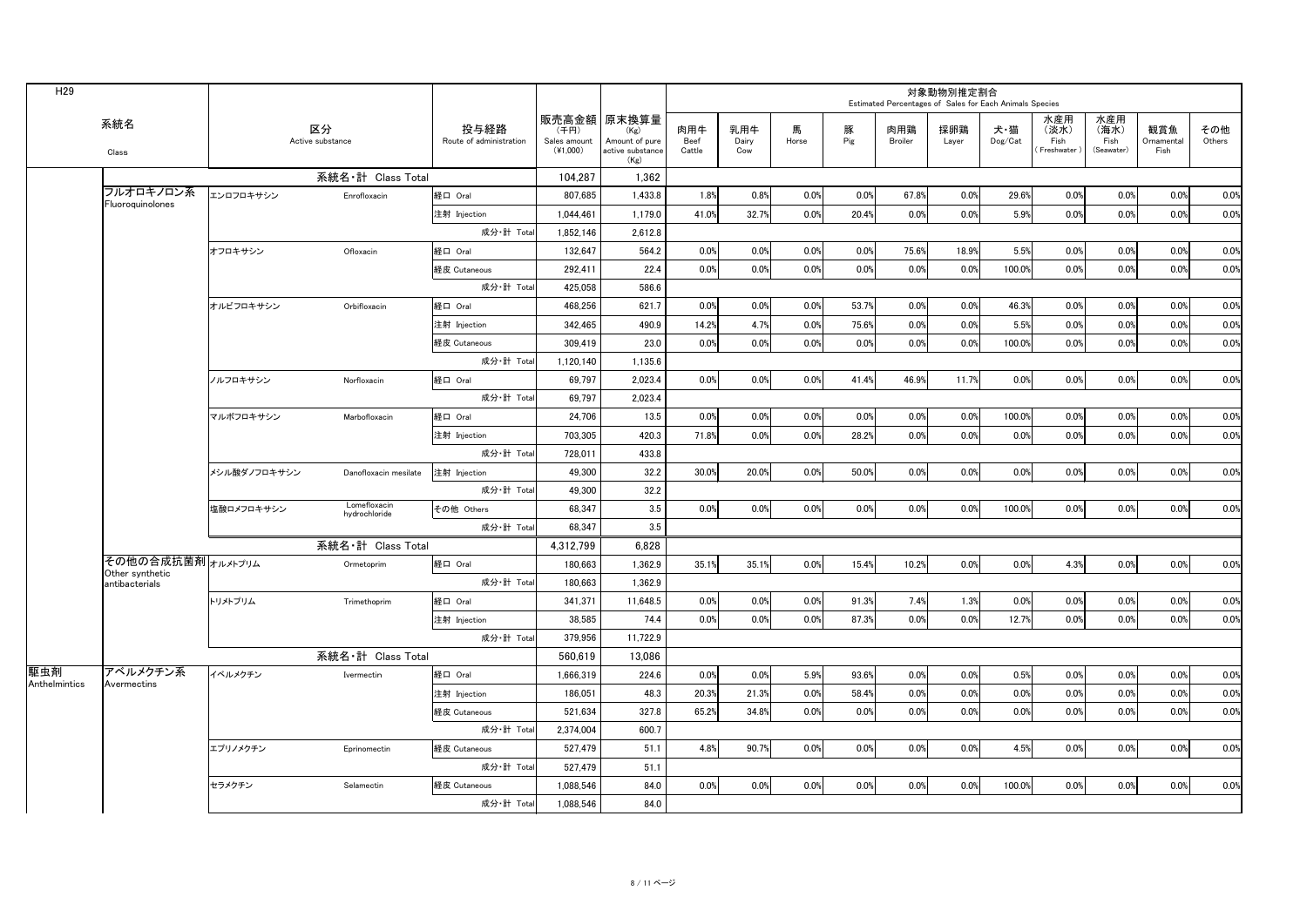| H <sub>29</sub> |                                          |             |                        |                                 |                                  |                                                                    |                              |                     |            |          |                | 対象動物別推定割合    | Estimated Percentages of Sales for Each Animals Species |                                    |                                   |                          |               |
|-----------------|------------------------------------------|-------------|------------------------|---------------------------------|----------------------------------|--------------------------------------------------------------------|------------------------------|---------------------|------------|----------|----------------|--------------|---------------------------------------------------------|------------------------------------|-----------------------------------|--------------------------|---------------|
|                 | 系統名<br>Class                             |             | 区分<br>Active substance | 投与経路<br>Route of administration | (千円)<br>Sales amount<br>(41,000) | │販売高金額│原末換算量<br>(Kg)<br>Amount of pure<br>active substance<br>(Kg) | 肉用牛<br><b>Beef</b><br>Cattle | 乳用牛<br>Dairy<br>Cow | 馬<br>Horse | 豚<br>Pig | 肉用鶏<br>Broiler | 採卵鶏<br>Layer | 犬・猫<br>Dog/Cat                                          | 水産用<br>(淡水)<br>Fish<br>(Freshwater | 水産用<br>(海水)<br>Fish<br>(Seawater) | 観賞魚<br>Ornamenta<br>Fish | その他<br>Others |
|                 |                                          | ドラメクチン      | Doramectin             | 注射 Injection                    | 65,492                           | 9.7                                                                | 10.0%                        | 0.0%                | 0.0%       | 90.0%    | 0.0%           | 0.0%         | 0.0%                                                    | 0.0%                               | 0.0%                              | 0.0%                     | 0.0%          |
|                 |                                          |             |                        | 成分·計 Total                      | 65,492                           | 9.7                                                                |                              |                     |            |          |                |              |                                                         |                                    |                                   |                          |               |
|                 |                                          | ミルベマイシンオキシム | Miblemycin oxime       | 経口 Oral                         | 6,404,189                        | 63.7                                                               | 0.0%                         | 0.0%                | 0.0%       | 0.0%     | 0.0%           | 0.0%         | 100.0%                                                  | 0.0%                               | 0.0%                              | 0.0%                     | 0.0%          |
|                 |                                          |             |                        | 成分·計 Total                      | 6,404,189                        | 63.7                                                               |                              |                     |            |          |                |              |                                                         |                                    |                                   |                          |               |
|                 |                                          | モキシデクチン     | Moxidectin             | 経口 Oral                         | 329,007                          | 0.1                                                                | 0.0%                         | 0.0%                | 0.0%       | 0.0%     | 0.0%           | 0.0%         | 100.0%                                                  | 0.0%                               | 0.0%                              | 0.0%                     | 0.0%          |
|                 |                                          |             |                        | 注射 Injection                    | 388,739                          | 1.4                                                                | 0.0%                         | 0.0%                | 0.0%       | 0.0%     | 0.0%           | 0.0%         | 100.0%                                                  | 0.0%                               | 0.0%                              | 0.0%                     | 0.0%          |
|                 |                                          |             |                        | 経皮 Cutaneous                    | 212,115                          | 5.9                                                                | 0.0%                         | 0.0%                | 0.0%       | 0.0%     | 0.0%           | 0.0%         | 100.0%                                                  | 0.0%                               | 0.0%                              | 0.0%                     | 0.0%          |
|                 |                                          |             |                        | 成分·計 Total                      | 929,861                          | 7.4                                                                |                              |                     |            |          |                |              |                                                         |                                    |                                   |                          |               |
|                 |                                          |             | 系統名·計 Class Total      |                                 | 11,389,571                       | 817                                                                |                              |                     |            |          |                |              |                                                         |                                    |                                   |                          |               |
|                 | チアベンダゾール系 フェンベンダゾール<br>Thiabendazole and |             | Fenbendazole           | 経口 Oral                         | 207,135                          | 2,761.8                                                            | 0.0%                         | 0.0%                | 0.0%       | 100.0%   | 0.0%           | 0.0%         | 0.0%                                                    | 0.0%                               | 0.0%                              | 0.0%                     | 0.0%          |
|                 | derivatives                              |             |                        | 成分·計 Total                      | 207,135                          | 2,761.8                                                            |                              |                     |            |          |                |              |                                                         |                                    |                                   |                          |               |
|                 |                                          | フルベンダゾール    | Flubendazole           | 経口 Oral                         | 41,050                           | 441.0                                                              | 0.0%                         | 0.0%                | 8.0%       | 92.0%    | 0.0%           | 0.0%         | 0.0%                                                    | 0.0%                               | 0.0%                              | 0.0%                     | 0.0%          |
|                 |                                          |             |                        | 成分·計 Total                      | 41,050                           | 441.0                                                              |                              |                     |            |          |                |              |                                                         |                                    |                                   |                          |               |
|                 |                                          |             | 系統名·計 Class Total      |                                 | 248,185                          | 3,203                                                              |                              |                     |            |          |                |              |                                                         |                                    |                                   |                          |               |
|                 | ピペラジン系<br>Piperazines                    | アジピン酸ピペラジン  | Piperazine adipate     | 経口 Oral                         |                                  | 0.0                                                                |                              |                     |            |          |                |              |                                                         |                                    |                                   |                          |               |
|                 |                                          |             |                        | 成分·計 Total                      |                                  | 0.0                                                                |                              |                     |            |          |                |              |                                                         |                                    |                                   |                          |               |
|                 |                                          | クエン酸ピペラジン   | Piperazine citrate     | 経口 Oral                         | 19,572                           | 294.9                                                              | 0.0%                         | 0.0%                | 0.0%       | 0.0%     | 0.0%           | 0.0%         | 100.0%                                                  | 0.0%                               | 0.0%                              | 0.0%                     | 0.0%          |
|                 |                                          |             |                        | 成分·計 Total                      | 19,572                           | 294.9                                                              |                              |                     |            |          |                |              |                                                         |                                    |                                   |                          |               |
|                 |                                          | リン酸ピペラジン    | Piperazine sulfate     | 経口 Oral                         | 6,073                            | 157.0                                                              | 0.0%                         | 0.0%                | 0.0%       | 0.0%     | $20.0\%$       | 80.0%        | 0.0%                                                    | 0.0%                               | 0.0%                              | 0.0%                     | 0.0%          |
|                 |                                          |             |                        | 成分·計 Total                      | 6,073                            | 157.0                                                              |                              |                     |            |          |                |              |                                                         |                                    |                                   |                          |               |
|                 |                                          |             | 系統名·計 Class Total      |                                 | 25,645                           | 452                                                                |                              |                     |            |          |                |              |                                                         |                                    |                                   |                          |               |
|                 | その他の駆虫剤<br>Other Anthelmintics           | エモデプシド      | Emodepside             | 経皮 Cutaneous                    | 28,696                           | 1.1                                                                | 0.0%                         | 0.0%                | 0.0%       | 0.0%     | 0.0%           | 0.0%         | 100.0%                                                  | 0.0%                               | 0.0%                              | 0.0%                     | 0.0%          |
|                 |                                          |             |                        | 経口 Oral                         | 12,462                           | 0.1                                                                | 0.0%                         | 0.0%                | 0.0%       | 0.0%     | 0.0%           | 0.0%         | 100.0%                                                  | 0.0%                               | 0.0%                              | 0.0%                     | 0.0%          |
|                 |                                          |             |                        | 成分·計 Total                      | 41,158                           | 1.1                                                                |                              |                     |            |          |                |              |                                                         |                                    |                                   |                          |               |
|                 |                                          | 塩酸レバミゾール    | Levamisole HCI         | 経口 Oral                         | 38,534                           | 605.3                                                              | 0.0%                         | 3.8%                | 0.0%       | 67.9%    | 28.3%          | 0.0%         | 0.0%                                                    | 0.0%                               | 0.0%                              | 0.0%                     | 0.0%          |
|                 |                                          |             |                        | 成分·計 Total                      | 38,534                           | 605.3                                                              |                              |                     |            |          |                |              |                                                         |                                    |                                   |                          |               |
|                 |                                          | オキシクロザニド    | Oxyclozanide           | 経口 Oral                         |                                  | 0.0                                                                |                              |                     |            |          |                |              |                                                         |                                    |                                   |                          |               |
|                 |                                          |             |                        | 成分·計 Total                      |                                  | 0.0                                                                |                              |                     |            |          |                |              |                                                         |                                    |                                   |                          |               |
|                 |                                          | カマラ         | Kamala                 | 経口 Oral                         |                                  | 0.00                                                               | 0.0%                         | 0.0%                | 0.0%       | 0.0%     | 0.0%           | 0.0%         | 100.0%                                                  | 0.0%                               | 0.0%                              | 0.0%                     | 0.0%          |
|                 |                                          |             |                        | 成分·計 Total                      |                                  | 0.00                                                               |                              |                     |            |          |                |              |                                                         |                                    |                                   |                          |               |
|                 |                                          | サントニン       | Santonin               | 経口 Oral                         | 15,181                           | 8.3                                                                | 0.0%                         | 0.0%                | 0.0%       | 0.0%     | 0.0%           | 0.0%         | 100.0%                                                  | 0.0%                               | 0.0%                              | 0.0%                     | 0.0%          |
|                 |                                          |             |                        | 成分·計 Total                      | 15,181                           | 8.3                                                                |                              |                     |            |          |                |              |                                                         |                                    |                                   |                          |               |
|                 |                                          | ジクロロフェン     | Dichlorophen           | 経口 Oral                         | 6,073                            | 157.0                                                              | 0.0%                         | 0.0%                | 0.0%       | 0.0%     | 20.0%          | 80.0%        | 0.0%                                                    | 0.0%                               | 0.0%                              | 0.0%                     | 0.0%          |
|                 |                                          |             |                        | 成分·計 Total                      | 6,073                            | 157.0                                                              |                              |                     |            |          |                |              |                                                         |                                    |                                   |                          |               |
|                 |                                          | ジソフェノール     | Disophenol             | 注射 Injection                    |                                  | 0.0                                                                |                              |                     |            |          |                |              |                                                         |                                    |                                   |                          |               |
|                 |                                          |             |                        | 成分·計 Total                      |                                  | 0.0                                                                |                              |                     |            |          |                |              |                                                         |                                    |                                   |                          |               |
|                 |                                          |             |                        |                                 |                                  |                                                                    |                              |                     |            |          |                |              |                                                         |                                    |                                   |                          |               |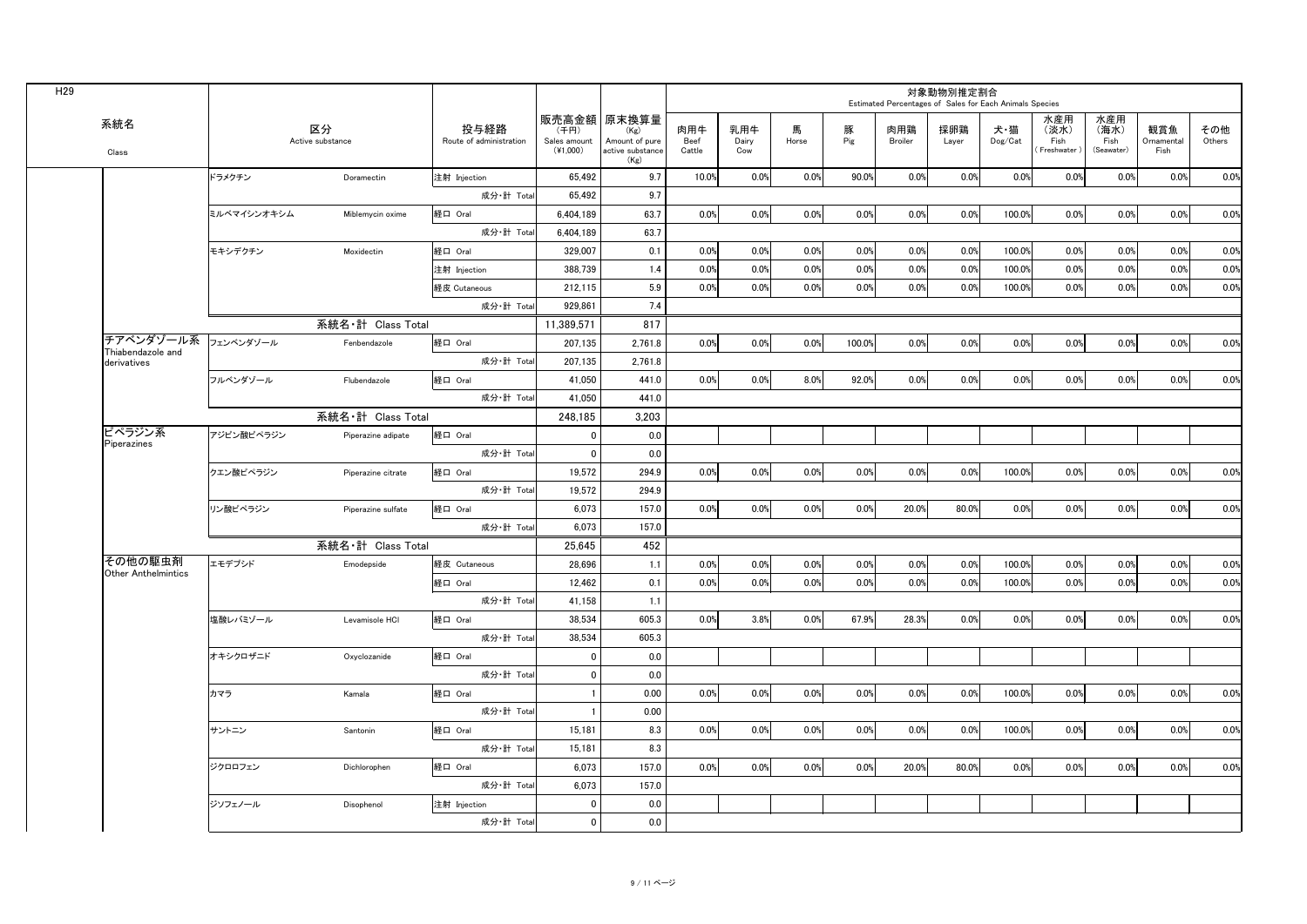| H <sub>29</sub> |                      |                        |                      |                                 |                                  |                                                                   |                              |                     |            |          | Estimated Percentages of Sales for Each Animals Species | 対象動物別推定割合    |                |                                      |                                   |                           |               |
|-----------------|----------------------|------------------------|----------------------|---------------------------------|----------------------------------|-------------------------------------------------------------------|------------------------------|---------------------|------------|----------|---------------------------------------------------------|--------------|----------------|--------------------------------------|-----------------------------------|---------------------------|---------------|
|                 | 系統名<br>Class         | 区分<br>Active substance |                      | 投与経路<br>Route of administration | (千円)<br>Sales amount<br>(41,000) | 販売高金額 原末換算量<br>(Kg)<br>Amount of pure<br>active substance<br>(Kg) | 肉用牛<br><b>Beef</b><br>Cattle | 乳用牛<br>Dairy<br>Cow | 馬<br>Horse | 豚<br>Pig | 肉用鶏<br><b>Broiler</b>                                   | 採卵鶏<br>Layer | 犬·猫<br>Dog/Cat | 水産用<br>(淡水)<br>Fish<br>(Freshwater ) | 水産用<br>(海水)<br>Fish<br>(Seawater) | 観賞魚<br>Ornamental<br>Fish | その他<br>Others |
|                 |                      | 洒石酸モランテル               | Morantel tartrate    | 経口 Oral                         |                                  | 0.0                                                               |                              |                     |            |          |                                                         |              |                |                                      |                                   |                           |               |
|                 |                      |                        |                      | 成分·計 Total                      | $\Omega$                         | 0.0                                                               |                              |                     |            |          |                                                         |              |                |                                      |                                   |                           |               |
|                 |                      | トリブロムサラン               | Tribromsalan         | 経口 Oral                         |                                  | 0.0                                                               |                              |                     |            |          |                                                         |              |                |                                      |                                   |                           |               |
|                 |                      |                        |                      | 成分·計 Total                      |                                  | 0.0                                                               |                              |                     |            |          |                                                         |              |                |                                      |                                   |                           |               |
|                 |                      | パモ酸ピランテル               | Pyrantel pamoate     | 経口 Oral                         | 1,256,132                        | 2,291.9                                                           | 0.0%                         | 0.0%                | 9.8%       | 0.0%     | 0.0%                                                    | 0.0%         | 90.2%          | 0.0%                                 | 0.0%                              | 0.0%                      | 0.0%          |
|                 |                      |                        |                      | 成分·計 Total                      | 1,256,132                        | 2,291.9                                                           |                              |                     |            |          |                                                         |              |                |                                      |                                   |                           |               |
|                 |                      | フェノチアジン                | Phenothaizine        | 経口 Oral                         | 6,073                            | 450.0                                                             | 0.0%                         | 0.0%                | 0.0%       | 0.0%     | 20.0%                                                   | 80.0%        | 0.0%           | 0.0%                                 | 0.0%                              | 0.0%                      | 0.0%          |
|                 |                      |                        |                      | 成分·計 Total                      | 6,073                            | 450.0                                                             |                              |                     |            |          |                                                         |              |                |                                      |                                   |                           |               |
|                 |                      | フェバンテル                 | Febantel             | 経口 Oral                         | 127,331                          | 1,350.5                                                           | 0.0%                         | 0.0%                | 0.0%       | 0.0%     | 0.0%                                                    | 0.0%         | 2.4%           | 0.0%                                 | 97.6%                             | 0.0%                      | 0.0%          |
|                 |                      |                        |                      | 成分·計 Total                      | 127,331                          | 1,350.5                                                           |                              |                     |            |          |                                                         |              |                |                                      |                                   |                           |               |
|                 |                      | プラジクアンテル               | Praziquantel         | 経口 Oral                         | 407,506                          | 3,026.0                                                           | 0.0%                         | 0.0%                | 1.3%       | 0.0%     | 0.0%                                                    | 0.0%         | 1.6%           | 0.0%                                 | 97.1%                             | 0.0%                      | 0.0%          |
|                 |                      |                        |                      | 注射 Injection                    | 30,060                           | 2.8                                                               | 0.0%                         | 0.0%                | 0.0%       | 0.0%     | 0.0%                                                    | 0.0%         | 100.0%         | 0.0%                                 | 0.0%                              | 0.0%                      | 0.0%          |
|                 |                      |                        |                      | 経皮 Cutaneous                    | 400,242                          | 51.9                                                              | 0.0%                         | 0.0%                | 0.0%       | 0.0%     | 0.0%                                                    | 0.0%         | $100.0\%$      | 0.0%                                 | 0.0%                              | 0.0%                      | 0.0%          |
|                 |                      |                        |                      | 成分·計 Total                      | 837,808                          | 3,080.7                                                           |                              |                     |            |          |                                                         |              |                |                                      |                                   |                           |               |
|                 |                      | ブロムフェノホス               | Bromofenofos         | 経口 Oral                         | 8,641                            | 242.2                                                             | 40.0%                        | 60.0%               | 0.0%       | 0.0%     | 0.0%                                                    | 0.0%         | 0.0%           | 0.0%                                 | $0.0\%$                           | 0.0%                      | 0.0%          |
|                 |                      |                        |                      | 成分·計 Total                      | 8,641                            | 242.2                                                             |                              |                     |            |          |                                                         |              |                |                                      |                                   |                           |               |
|                 |                      | マクリ                    | Digenea              | 経口 Oral                         |                                  | 0.01                                                              | 0.0%                         | 0.0%                | 0.0%       | 0.0%     | 0.0%                                                    | 0.0%         | 100.0%         | 0.0%                                 | 0.0%                              | 0.0%                      | 0.0%          |
|                 |                      |                        |                      | 成分·計 Total                      |                                  | 0.01                                                              |                              |                     |            |          |                                                         |              |                |                                      |                                   |                           |               |
|                 |                      | メチリジン                  | Methylidyne          | 注射 Injection                    |                                  | 0.0                                                               |                              |                     |            |          |                                                         |              |                |                                      |                                   |                           |               |
|                 |                      |                        |                      | 成分·計 Total                      | $\Omega$                         | 0.0                                                               |                              |                     |            |          |                                                         |              |                |                                      |                                   |                           |               |
|                 |                      | メラルソミン二塩酸塩             | Melarsomine 2HCl     | 注射 Injection                    |                                  | 0.0                                                               |                              |                     |            |          |                                                         |              |                |                                      |                                   |                           |               |
|                 |                      |                        |                      | 成分·計 Total                      | $\Omega$                         | 0.0                                                               |                              |                     |            |          |                                                         |              |                |                                      |                                   |                           |               |
|                 |                      |                        | 系統名·計 Class Total    |                                 | 2,336,933                        | 8,187                                                             |                              |                     |            |          |                                                         |              |                |                                      |                                   |                           |               |
| 抗原虫剤            | その他の抗原虫剤             | グリカルピラミド               | Glycarbylamide       | 経口 Oral                         | 16,495                           | 248.4                                                             | 0.0%                         | 0.0%                | 0.0%       | 0.0%     | 19.8%                                                   | 80.2%        | 0.0%           | 0.0%                                 | 0.0%                              | 0.0%                      | 0.0%          |
| Antiprotozoals  | Other Antiprotozoals |                        |                      | 成分·計 Total                      | 16,495                           | 248.4                                                             |                              |                     |            |          |                                                         |              |                |                                      |                                   |                           |               |
|                 |                      | グルコン酸アンチモンナトリウム        | Antimony gluconate   | 注射 Injection                    | 109                              | 2.4                                                               | 0.0%                         | 0.0%                | 0.0%       | 0.0%     | 0.0%                                                    | 0.0%         | 0.0%           | 0.0%                                 | 0.0%                              | 0.0%                      | 100.0%        |
|                 |                      |                        | sodium               | 成分·計 Total                      | 109                              | 2.4                                                               |                              |                     |            |          |                                                         |              |                |                                      |                                   |                           |               |
|                 |                      | ジクラズリル                 | Diclazuril           | 注射 Injection                    | 67,760                           | 4.8                                                               | 60.0%                        | 40.0%               | 0.0%       | 0.0%     | 0.0%                                                    | 0.0%         | 0.0%           | 0.0%                                 | 0.0%                              | 0.0%                      | 0.0%          |
|                 |                      |                        |                      | 成分·計 Total                      | 67,760                           | 4.8                                                               |                              |                     |            |          |                                                         |              |                |                                      |                                   |                           |               |
|                 |                      | ジニトルミド                 | Dinitolmide          | 格口 Oral                         | 16,420                           | 512.5                                                             | 0.0%                         | 0.0%                | 0.0%       | 0.0%     | 20.0%                                                   | 80.0%        | 0.0%           | $0.0\%$                              | 0.0%                              | 0.0%                      | 0.0%          |
|                 |                      |                        |                      | 成分·計 Total                      | 16,420                           | 512.5                                                             |                              |                     |            |          |                                                         |              |                |                                      |                                   |                           |               |
|                 |                      | ジミナゼンアセチュレート           | Diminazene aceturate | 注射 Injection                    | 7,740                            | 4.6                                                               | 0.0%                         | 100.0%              | 0.0%       | 0.0%     | 0.0%                                                    | 0.0%         | 0.0%           | 0.0%                                 | 0.0%                              | 0.0%                      | 0.0%          |
|                 |                      |                        |                      | 成分·計 Total                      | 7,740                            | 4.6                                                               |                              |                     |            |          |                                                         |              |                |                                      |                                   |                           |               |
|                 |                      | トルトラズリル                | Toltrazuril          | 経口 Oral                         | 795,394                          | 871.4                                                             | 33.3%                        | 11.5%               | 0.0%       | 55.1%    | 0.0%                                                    | 0.0%         | 0.1%           | 0.0%                                 | 0.0%                              | 0.0%                      | 0.0%          |
|                 |                      |                        |                      | 成分·計 Total                      | 795,394                          | 871.4                                                             |                              |                     |            |          |                                                         |              |                |                                      |                                   |                           |               |
|                 |                      |                        |                      |                                 |                                  |                                                                   |                              |                     |            |          |                                                         |              |                |                                      |                                   |                           |               |